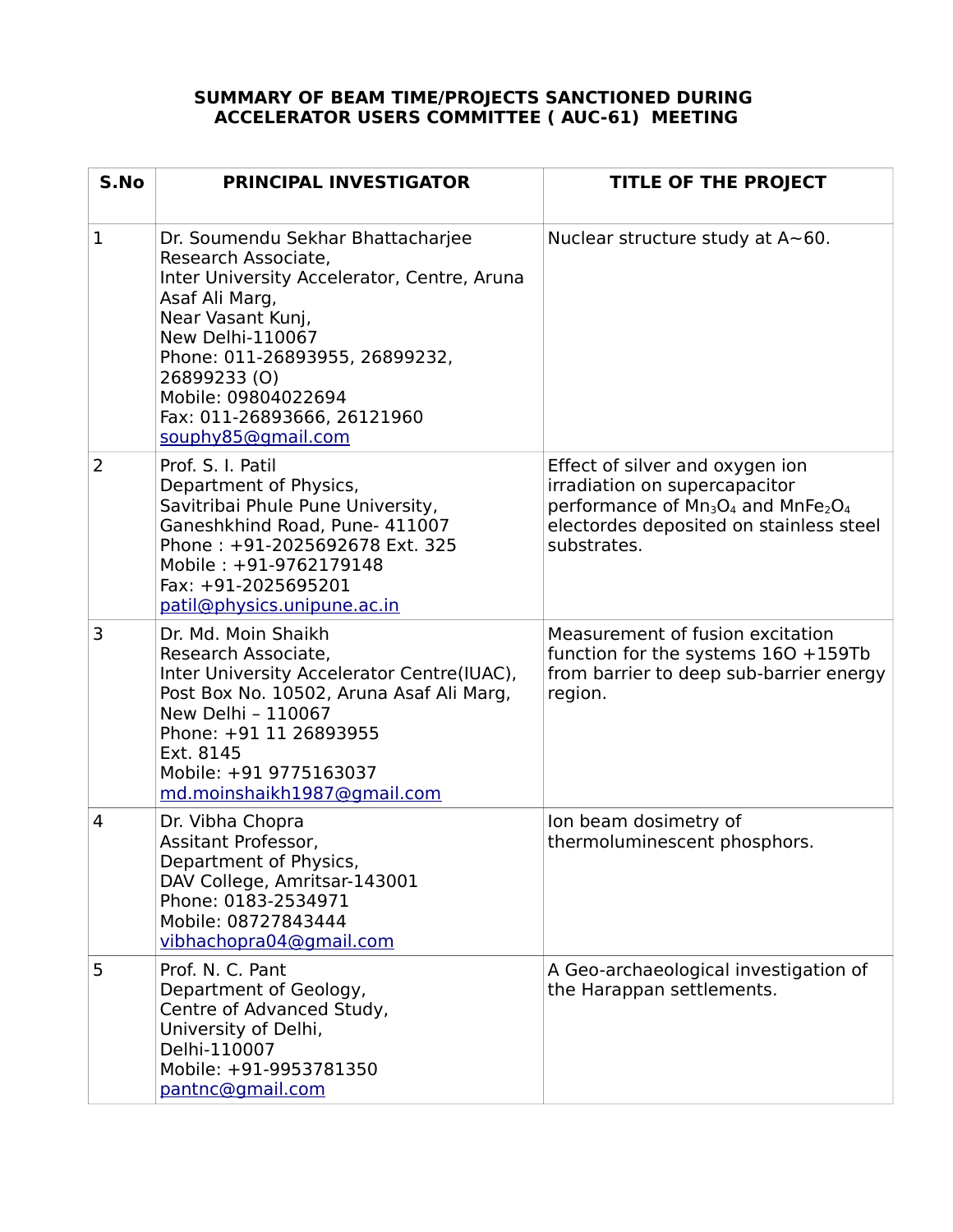| 6  | Dr. Debasish Datta<br>Assistant Professor,<br>Department of Physics, Presidency<br>University,<br>86/1, College Street,<br>Kolkata - 700 073<br>Phone: (033) 2257 3770 (Office)<br>Mobile: 94 33 46 27 45<br>debasish.physics@presiuniv.ac.in                                                         | Study of the effect of swift heavy ion<br>irradiation on size-selected metal<br>nanocluster thin films. |
|----|-------------------------------------------------------------------------------------------------------------------------------------------------------------------------------------------------------------------------------------------------------------------------------------------------------|---------------------------------------------------------------------------------------------------------|
| 7  | Dr. Anukul Dhal<br><b>Postdoctoral Fellow</b><br><b>Experimental Nuclear Physics Division</b><br>(ENPD),<br>Variable Energy Cyclotron Centre,<br>1/AF, Bidhan Nagar, Kolkata,<br>Pin Code: 700 064<br>Phone: +91-33-2318 4163<br>Fax: +91-33-2334 6871<br>anukuldhal@gmail.com,<br>a.dhal@vecc.gov.in | Nuclear structure study around $Z \sim 90$<br>and $N \sim 126$ .                                        |
| 8  | Dr. Tilak Kumar Ghosh<br>Scientific Officer (F),<br>Variable Energy Cyclotron Centre, 1/AF,<br>Bidhan nagar,<br>Kolkata- 700064<br>Phone: 03323182309 (O)<br>Mobile: 9163183818<br>tilak@vecc.gov.in                                                                                                  | Study of the fission valley of mercury<br>isotopes.                                                     |
| 9  | Dr. Haridas Pai<br>Ramanujan Fellow<br>Saha Institute of Nuclear Physics, 1/AF<br>Bidhannagar,<br>Kolkata- 700 064.<br>Mobile: 9432169694<br>h.pai@saha.ac.in,<br>hari.vecc@gmail.com                                                                                                                 | Study of structural phenomena with<br>increasing angular momentum in <sup>202</sup> Bi.                 |
| 10 | Dr. Sunil Jai Kumar<br>Hear, E.C.I.L. (Post), NCCCM/BARC,<br>Hyderabad,<br>Pin Code: 500062<br>Phone: 27121365/27125462 (O)<br>Mobile: 9951911772<br>Fax: 27125463<br>suniljaikumar@rediffmail.com                                                                                                    | Isotopic ratio measurement of the<br><sup>10</sup> Be/ <sup>9</sup> Be in seawater matrices.            |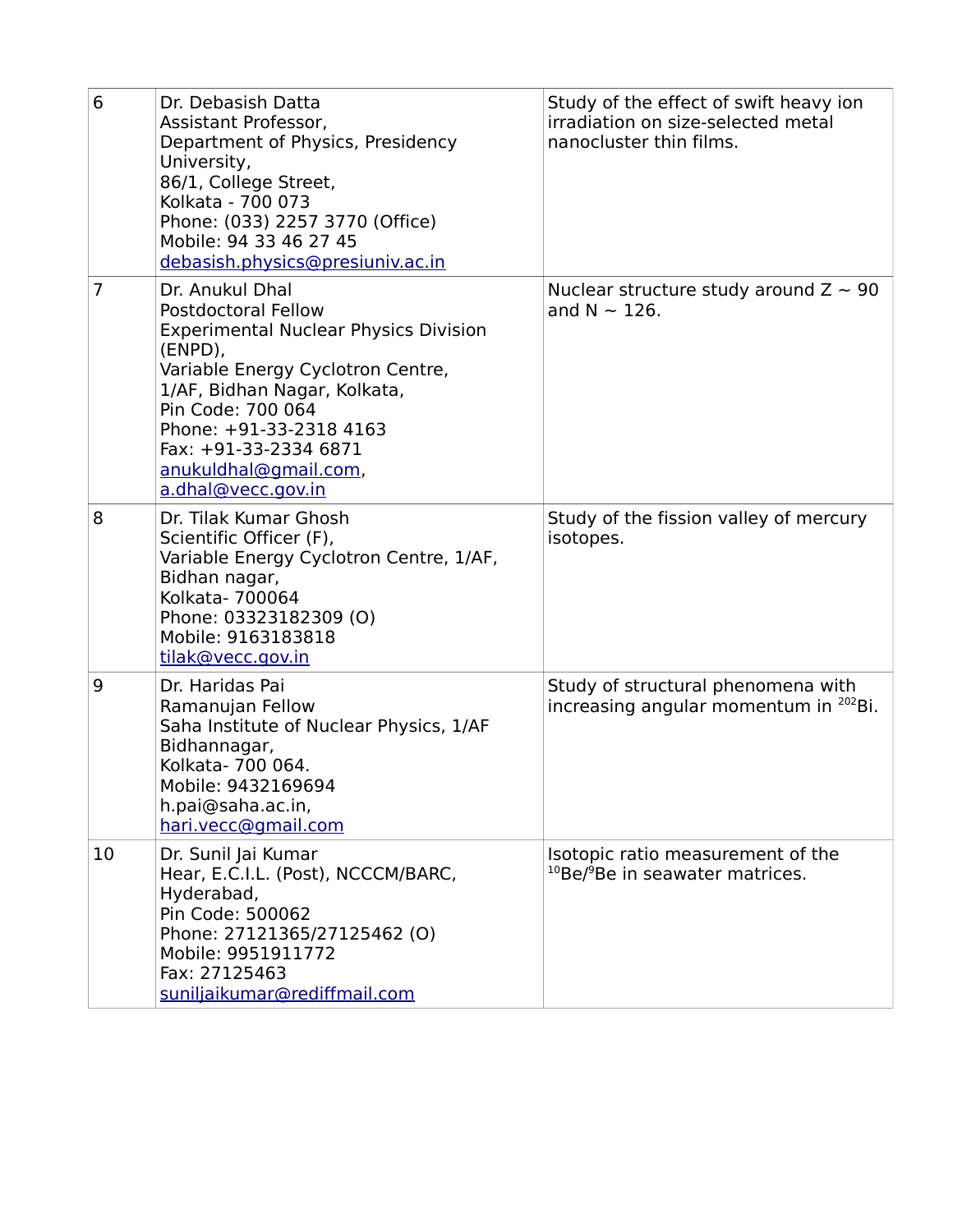| 11 | Prof. Hema Achyuthan<br>Department of Geology, Anna University,<br>Chennai- 600025<br>Phone: 044-22358453 (O)<br>044-24463136 (R)<br>Mobile: 09382849662<br>Fax: 044-22356061<br>hachyuthan@yahoo.com                                              | AMS Dating of lake<br>a)<br>sediments and reconstruction of<br>paleo southwest monsoon and<br>the westerlies.<br>Be concentration and 14C<br>b)<br>AMS dating of loess paleosols of<br>Ladakh. |
|----|----------------------------------------------------------------------------------------------------------------------------------------------------------------------------------------------------------------------------------------------------|------------------------------------------------------------------------------------------------------------------------------------------------------------------------------------------------|
| 12 | Prof. R. Padma Suvarna<br>Department of Physics,<br>Jawaharlal Nehru Technological University<br>(College of Engineering) Anantapur<br>(JNTUA), Anantapuramu, Andhra Pradesh,<br>Pin Code: 515001<br>Mobile: +91 9441079332<br>padmajntu@gmail.com | Effect of irradiation on polymer gels<br>for dyesensitised solar cells.                                                                                                                        |
| 13 | Dr. Vishal Srivastava<br>Research Associate<br>Nuclear Physics Group, IUAC,<br>Aruna Asaf Ali Marg,<br>New Delhi -110067<br>Phone: 26893955 Ext. No. 343<br>Mobile: 8800987136<br>vis.vip22@gmail.com                                              | Study of <sup>26</sup> Al through <sup>6</sup> Li induced<br>reaction around and and above barrier<br>energies.                                                                                |
| 14 | Dr. Vijay Raj Sharma<br>Research Associate<br>Nuclear Physics Group, IUAC, Aruna Asaf Ali<br>Marg,<br>New Delhi -110067<br>Mobile: +91-9910207152<br>phy.vijayraj@gmail.com                                                                        | Role of positive or negative Q-values in<br>transfer/pickup reactions and its effect<br>on<br>sub barrier fusion cross-sections.                                                               |
| 15 | Prof. Paul Tapponnier<br>Tectonics Group Leader,<br>N2-01a-09b, 50, Nanyang Avenue, Earth<br>Observatory of Singapore, Nanyang<br>Technological University, Singapore-<br>639798<br>Phone: (+65) 6592 1715<br>tappon@ntu.edu.sq                    | Paleoseismology of Himalayan Frontal<br>Thrust.                                                                                                                                                |
| 16 | Dr. V. N. Prabhakar<br><b>Visiting Assistant Professor</b><br>IIT Gandhinagar, Palaj,<br>Simkheda, Gandhinagar,<br>Pin Code: 382355<br>Phone: 9586199835 (R)<br>Mobile: 9586199837<br>vnprabhu@iitgn.ac.in                                         | Further understanding the Protohistoric<br>chronology of lower Drisadvati valley<br>(northern Rajasthan).                                                                                      |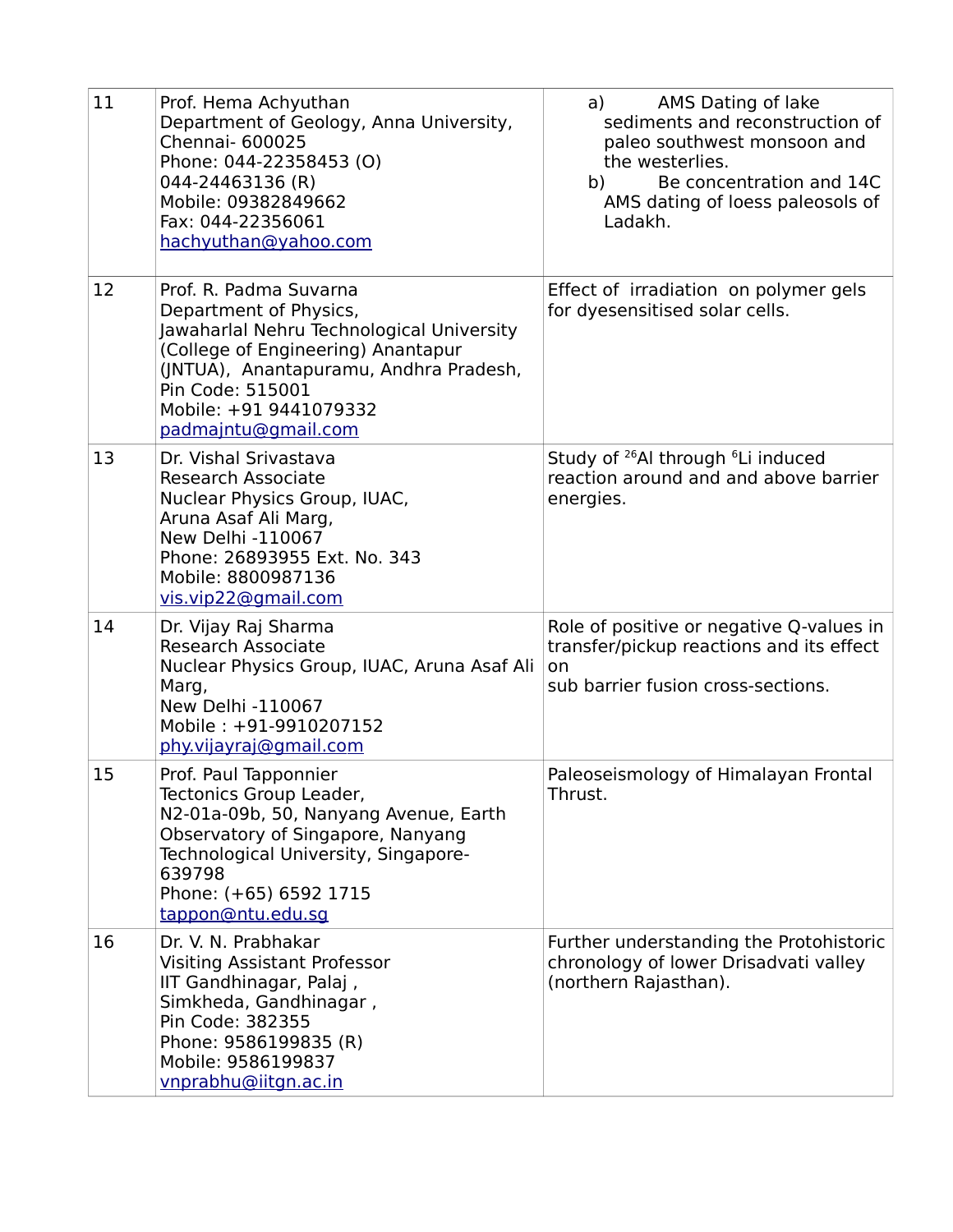| 17 | Prof. Dr. Udayan De<br>Calcutta Institute of Engineering and<br>Management / WBUT,<br>24/1A Chandi Ghosh Road, Tollygunge,<br>Kolkata- 700040<br>Phone: 033-24816767 (O)<br>033-25250531 (R)<br>Mobile: 7044066722<br>Fax: 033-2421 9951/8998<br>ude2006@gmail.com                                  | 50 MeV Li-ion damage in<br>Fe-Superconductors with probing by<br>positron annihilation and measurement<br>of bulk properties & structure. |
|----|-----------------------------------------------------------------------------------------------------------------------------------------------------------------------------------------------------------------------------------------------------------------------------------------------------|-------------------------------------------------------------------------------------------------------------------------------------------|
| 18 | Dr. M. Matejska-MInda<br>HIL, University of Warsaw, Poland,<br>Mailing Address: 5A Pastura,<br>Pin Code: 02093<br>mmatejska@slcj.uw.edu.pl                                                                                                                                                          | Coulomb excitation of <sup>45</sup> Sc.                                                                                                   |
| 19 | Dr. Compesh Pannu<br>C/o. Dr. Santanu Ghosh, Associate<br>Professor,<br>Department of Physics,<br>Indian Institute of technology, Delhi, Hauz<br>Khas.<br>New Delhi - 110016<br>Phone: +91-11-26591348<br>Mobile: 8860995372<br>Compesh@gmail.com,<br>ird11546@physics.iitd. ac.in                  | Field emission studies on Au decorated<br>graphene sheets using ion beam<br>irradiation.                                                  |
| 20 | Dr. Udai Bhan Singh<br>National Postdoctoral Fellow,<br>C/o. Dr. Santanu Ghosh (Associate<br>Professor)<br>Department of Physics,<br>Indian Institute of Technology Delhi, Hauz<br>Khas,<br>New Delhi- 110016<br>Phone: +91-11-26591348 (O)<br>Mobile: +91-8586867589<br>udaibhansingh123@gmail.com | Development of coupled plasmonics<br>systems for giant enhancement in<br>surface enhanced raman scattering.                               |
| 21 | Dr. V. N. Prabhakar<br><b>Visiting Assistant Professor</b><br>IIT Gandhinagar, Palaj,<br>Simkheda, Gandhinagar,<br>Pin Code: 382355<br>Phone: 9586199835 (R)<br>Mobile: 9586199837<br>vnprabhu@iitgn.ac.in                                                                                          | Investigations into the chronology of<br>the Harappan site of Dholavira, district<br>Kachchh, Gujarat.                                    |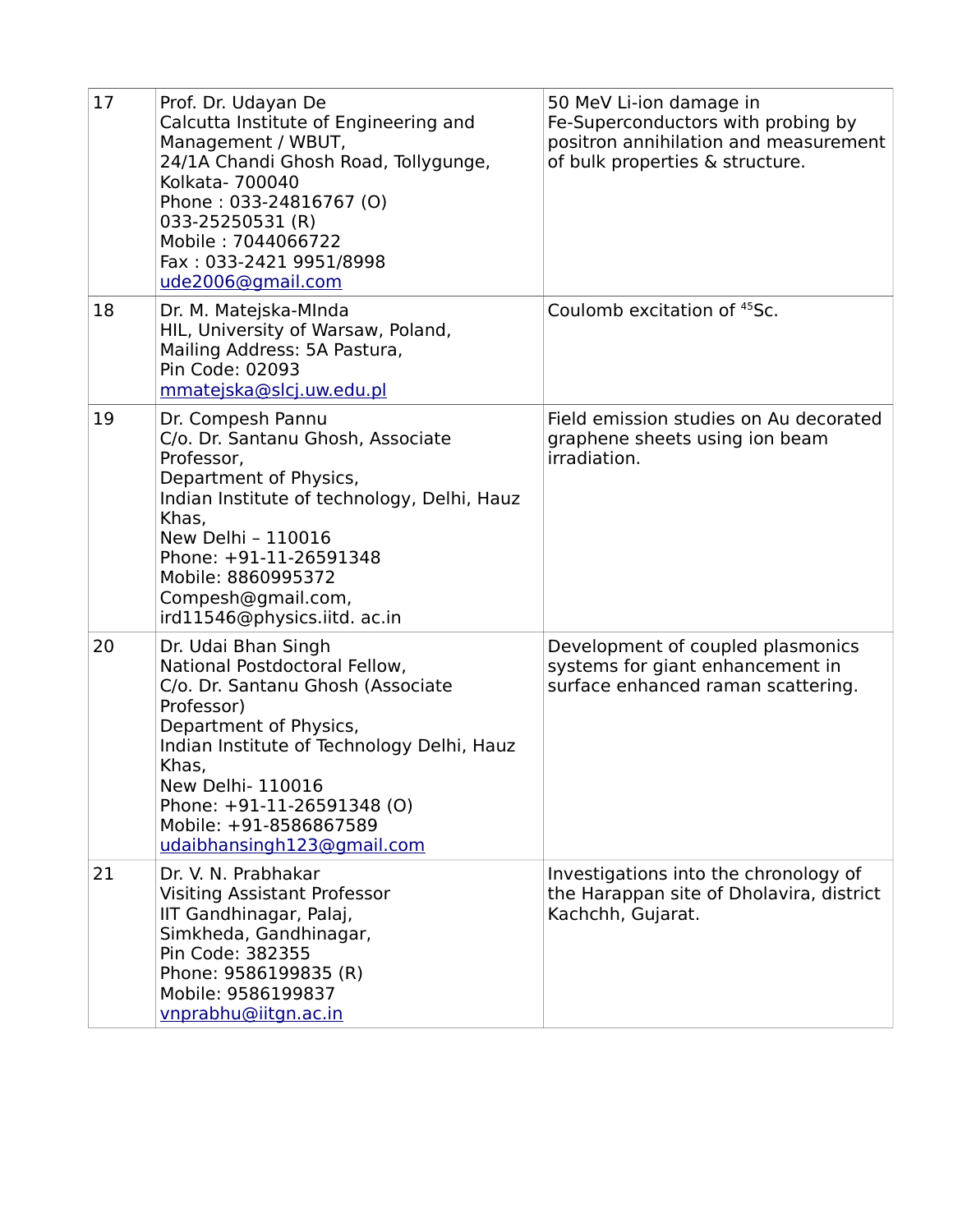| 22 | Dr. Sandhya Misra<br>DST-Young Scientist,<br>Birbal Sahni Institute of Palaeosciences,<br>53-University Road, Lucknow-226007<br>Phone: 0522-2742996 (O)<br>Mobile: +91-7376982622<br>sandhyabsip@gmail.com                                                                                                                          | Analysis of plants and human<br>relationship since late pleistocene from<br>Dzukou Valley, Nagaland, Northeast<br>India funded by DST-SERB, New Delhi,<br>India.                                                                                      |
|----|-------------------------------------------------------------------------------------------------------------------------------------------------------------------------------------------------------------------------------------------------------------------------------------------------------------------------------------|-------------------------------------------------------------------------------------------------------------------------------------------------------------------------------------------------------------------------------------------------------|
| 23 | Mr. Mudit Trivedi<br>Ph.D Student<br>University of Chicago<br>Mailing Address: D-203, Vidisha<br>Apartments, 79 I.P. Extension, Patparganj,<br>Delhi-110092<br>Mobile: +91-9910022426<br>mudit@uchicago.edu,<br>mudit.trivedi@gmail.com                                                                                             | Archaeometric investigations towards<br>establishing absolute chronometric<br>constraints via AMS techniques on<br>charcoal samples selected from the<br>archaeological assemblages axcavated<br>at the site of Indor (District Alwar,<br>Rajasthan). |
| 24 | Dr. K. Asokan<br><b>Scientist F</b><br>Inter University Accelerator Centre, Aruna<br>Asaf Ali Marg,<br><b>INU Campus, New Delhi-110067</b><br>Mobile: 9968290508<br>asokaniuac@gmail.com                                                                                                                                            | Thermoelectric properties of<br>nanostructured n-type and p-type<br>Skutterudites (CoSb <sub>3</sub> ) thin films and<br>their elecronic structure.                                                                                                   |
| 25 | Ms. Rajashri Ramchandra Urkude<br>Women Scientist- A Fellow<br>Department of Physics,<br>Rashtrasant Tukadoji Maharaj Nagpur<br>University, Amravat Road, Nagpur,<br>Maharashtra,<br>Pin Code: 440033<br>Mobile: +91-9921491567<br>rajashriurkude@gmail.com                                                                         | Jon beam irradiation effects on the<br>surface properties of the 3d transition<br>metal doped Topological Insulators.                                                                                                                                 |
| 26 | Dr. Deepak Verma<br>Assistant Professor,<br>School of Engineering & Applied Science,<br>Ahmedabad University.<br>Mailing Address: Opp. M. G. Science<br>College, AES, FP. 4, Near Commerce Six<br>Roads, Navrangpura, Ahmedabad,<br>Pin Code: 380009<br>Phone: 079-61911168 (O)<br>Mobile: 7043134161<br>deepak.verma@ahduni.edu.in | Role of swift heavy ion on the<br>performance of perovskite solar cell.                                                                                                                                                                               |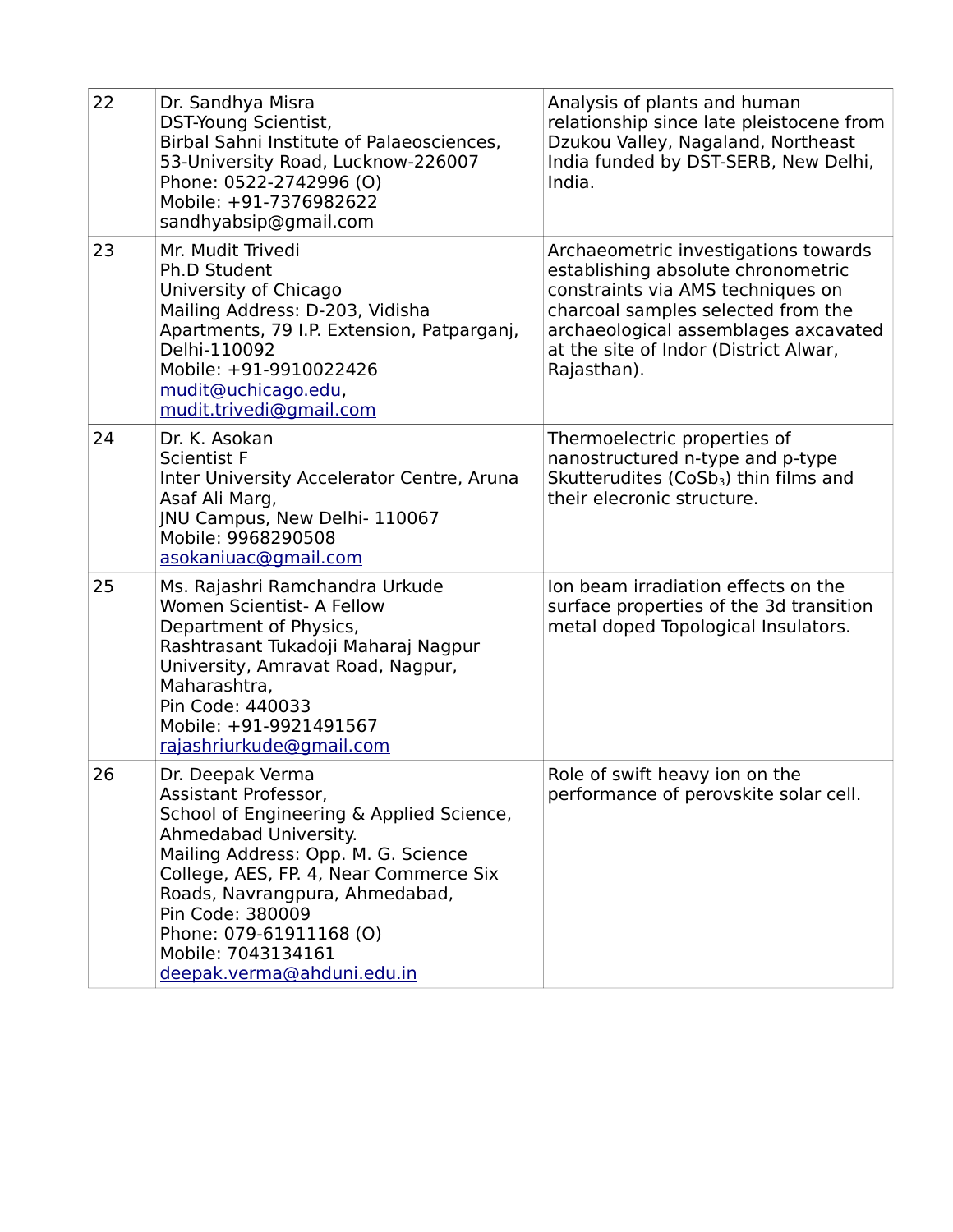| 27 | Dr. V. Raghavendra Reddy<br>Scientist - F<br><b>UGC-DAE Consortium for Scientific</b><br>Research,<br>Khandwa Road, Indore - 452 001<br>Phone: 0731-2463913 (ext:122/226)<br>Mobile: 9425410641<br>vrreddy@csr.res.in                                                                            | Study of swift heavy ion induced<br>modifications of $RFeO3$ (R=Gd and Sm)<br>and BaTiO <sub>3</sub> thin films using in-situ<br>Raman and XRD measurements. |
|----|--------------------------------------------------------------------------------------------------------------------------------------------------------------------------------------------------------------------------------------------------------------------------------------------------|--------------------------------------------------------------------------------------------------------------------------------------------------------------|
| 28 | Dr. S. B. Ota<br>Joint Director General (Archaeology)<br>Archaeological Survey of India, Janpath,<br>New Delhi- 110011<br>Mobile: 08447605003<br>simadriota@gmail.com                                                                                                                            | C14 dating of charcoal samples from<br>camping site on Sasoma-Saserla Road,<br>Nubra Valley, J&K.                                                            |
| 29 | Dr. Praveen D<br>Assistant Professor,<br>Dept. of Physics,<br>Amrita Vishwa Vidyapeetham,<br>Kasavanahalli, Carmelram Post, Bangalore,<br>Pin Code: 560 035<br>Phone: 080 2518 3700 (O)<br>Mobile; +91 99028 26208<br>d praveen@blr.amrita.edu                                                   | Radiation damage studies on<br>multi-junction solar cells.                                                                                                   |
| 30 | Dr. Pradip Datta<br>Associate Professor,<br>Ananda Mohan College, Calcutta, 102/1,<br>Raja Rammohan Sarani, Kolkata,<br>Pin Code: 700 009<br>Mobile: 09433847851<br>pdatta.ehp@gmail.com                                                                                                         | Study of <sup>111</sup> Cd: search for magnetic and<br>anti-magnetic rotation.                                                                               |
| 31 | Ms. Hajara K<br>C/o. Dr. M. M. Musthafa<br>Department of Physics,<br>University of Calicut,<br>Calicut University PO,<br>Kerala- 673635<br>Mobile: 09745509190,<br>04942407456<br>mm musthafa@rediffmail.com<br>Mobile: 9745298837<br>(Ms. Hajara K)<br>Phone: 04832726642<br>khajara3@gmail.com | Systematic study of heavy ion induced<br>reactions near and above coulomb<br>barrier in the mass region A>200.                                               |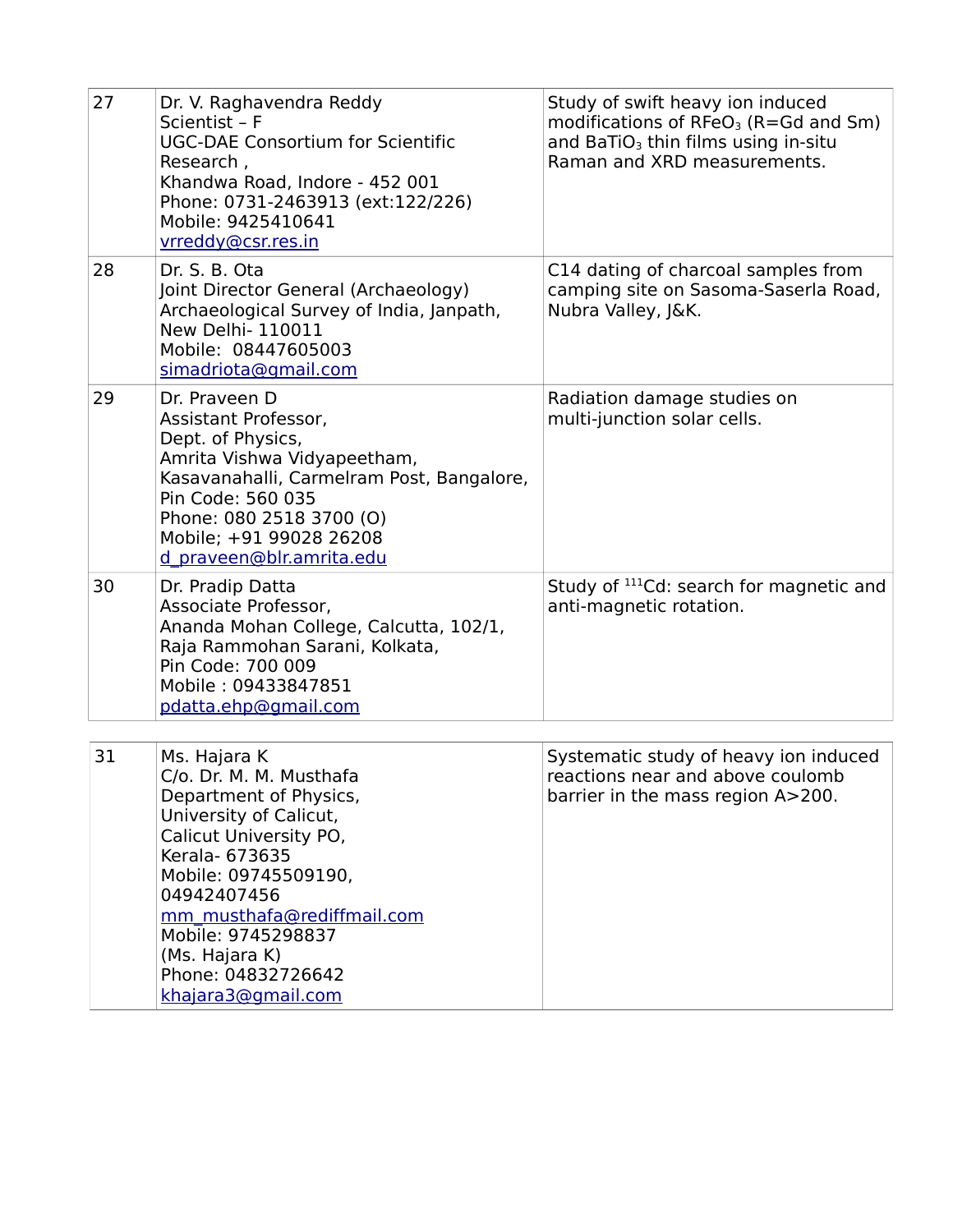| 32 | Ms. Bhagyalakhi Baruah<br>C/o. Prof. Ashok Kumar<br>Department of Physics,<br>Tezpur University,<br>Napaam- 784028, Assam<br>Phone: (03712)267008 (Extn. 5523),<br>267169 (R)<br>ask@tezu.ernet.in<br>Mobile: 9706249567<br>(Ms. Bhagyalakhi)<br>bhagya9@tezu.ernet.in                                                                                    | Synthesis, characterization and<br>application of graphene based PEDOT:<br>PSS nanocomposites and swift heavy<br>ion irradiation effects. |
|----|-----------------------------------------------------------------------------------------------------------------------------------------------------------------------------------------------------------------------------------------------------------------------------------------------------------------------------------------------------------|-------------------------------------------------------------------------------------------------------------------------------------------|
| 33 | Mr. Sajad Ali<br>C/o. Prof. Asimananda Goswami,<br>Nuclear Physics Division,<br>Saha Institute of Nuclear Physics,<br>1/AF Bidhannagar, Kolkata-700064<br>Mobile: +91-9433051664<br><u>asimananda.goswami@saha.ac.in,</u><br>asimananda.goswami@gmail.com<br>Mobile: +919647256723<br>(Mr. Sajad)<br>sajad.ali@saha.ac.in                                 | Structural evolution of weakly<br>deformed nuclei in mass~140 region<br>with increasing angular momentum.                                 |
| 34 | Mr. Om Prakash<br>C/o. Prof. Pralay Maiti<br>School of Materials Science & Technology,<br>IIT (BHU),<br>Varanasi, U.P.<br>Pin Code: 221005<br>Mobile: 9935141321<br>pmaiti.mst@itbhu.ac.in<br>Mobile: 8081536095<br>(Mr. Om Prakash)<br>opbhu123@gmail.com                                                                                                | Porous polymeric materials for fuel cell<br>membrane.                                                                                     |
| 35 | Mr. Mohd Idrees Magrey<br>C/o. Dr. P. A. Ganai,<br><b>Assistant Professor</b><br>Department of Physics,<br>National Institute Of Technology, NIT<br>Entrance Rd, Hazaratbal, Srinagar, Jammu<br>and Kashmir-190006<br>Mobile: +91-9796754188<br>(Dr. Ganai)<br>prince.ganai@gmail.com<br>Mobile: +91-9596029509<br>(Mr. Magrey)<br>magreysameer@gmail.com | Study of dynamic properties of nuclei<br>in different mass regions at high<br>angular momentum.                                           |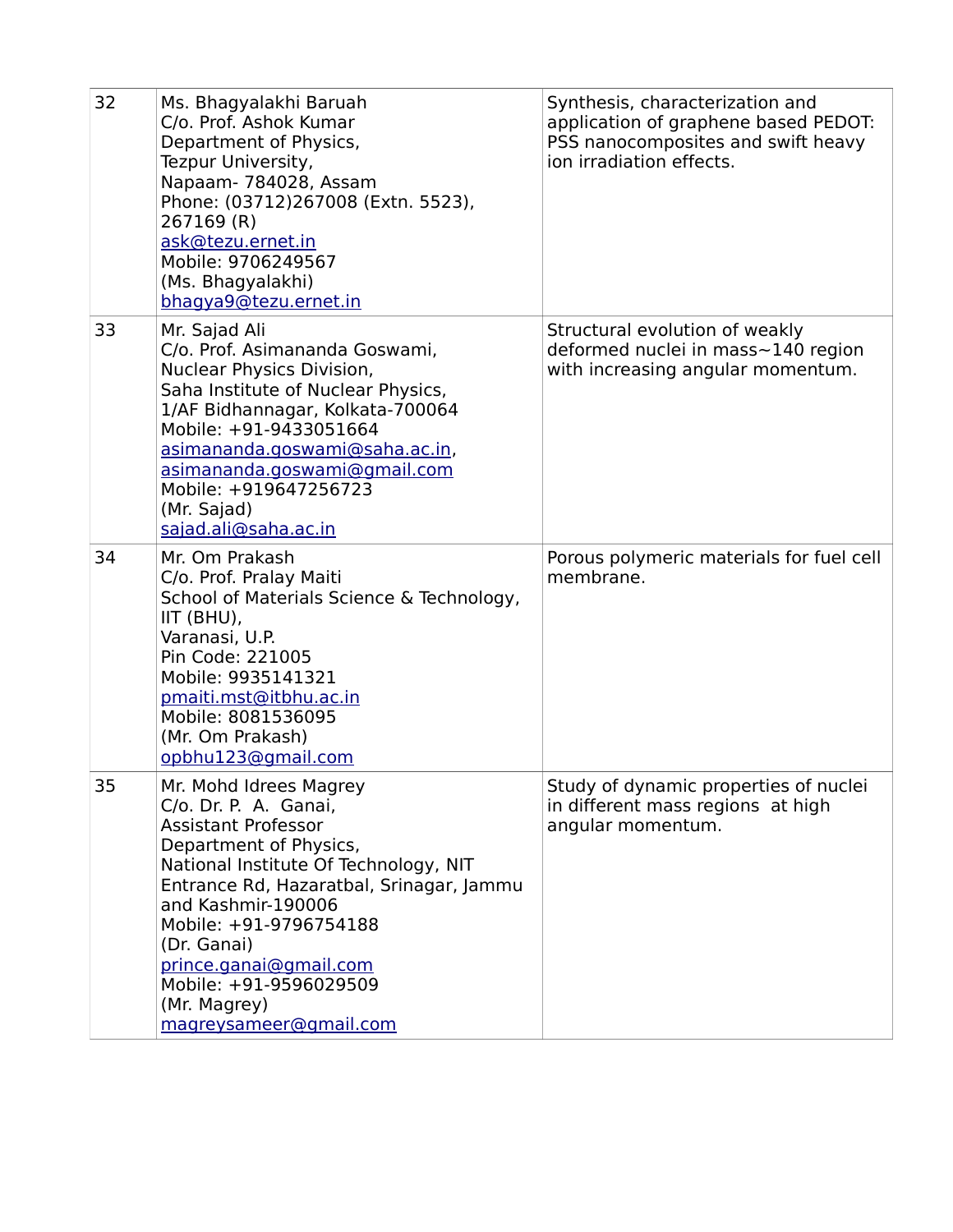| 36 | Mr. S. Satyanarayana Reddy<br>C/o. Dr. K. R. Nagabhushana,<br>Dept. of S & H and R & D Center Physics,<br>P.E.S. Institute of Technology (An<br>autonomous institute under VTU, Belgaum<br>and UGC, New Delhi), 100 feet Ring Road,<br>B.S.K. III stage, Bangalore-560 085, India.<br>Mobile: +91 9481037231<br>bhushankr@gmail.com<br>Mobile: +917795544880<br>(S. S. Mr. Reddy)<br>satyanr.phy@gmail.com | Synthesis and Characterization of $Al_2O_3$<br>for Ion Beam Dosimetry.                 |
|----|------------------------------------------------------------------------------------------------------------------------------------------------------------------------------------------------------------------------------------------------------------------------------------------------------------------------------------------------------------------------------------------------------------|----------------------------------------------------------------------------------------|
| 37 | Mr. Jaimin R. Acharya<br>C/o. Prof. S. Mukherjee, Department of<br>Physics,<br>The Maharaja Sayajirao University of<br>Baroda, Vadodara - 390002<br>Mobile: +919426386904<br>sk.mukherjee-phy@msubaroda.ac.in<br>Mobile: +917405523620<br>(Mr. J. R. Acharya)<br>jaiming89@gmail.com                                                                                                                       | Study of neutron and charged particle<br>emission mechanism in heavy ion<br>reactions. |
| 38 | Mr. Uday Shankar Ghosh<br>C/o. Dr. Buddhadev Mukherjee<br>Department of Physics,<br>Visva- Bharti,<br>Santiniketan- 731235 (West-Bengal)<br>Mobile: +91-9735893022/ 9476408604<br>buddhadev.mukherjee@visva-bharati.ac.in<br>Mobile: +91-8145539809/8159931671<br>(Mr. Ghosh)<br>usghosh88@gmail.com                                                                                                       | Spectroscopy of 199,201,203 At nuclei.                                                 |
| 39 | Mr. Krunalsinh N. Rathod<br>C/o. Prof. Nikesh A. Shah<br>Department of Physics,<br>Saurashtra Univeristy,<br>Rajkot, Gujrat, Pin-360005<br>Telephone: +91-281-2588428 (O)<br>$+91-281-2562377$ (R)<br>Mobile: +91-9099939450<br>Fax: +91-281-2586983<br>snikesh@yahoo.com<br>Mobile: 09033351264 (Mr. Rathod)<br>rkunalsinh@gmail.com                                                                      | Fabrication and investigations on<br>functional oxide based thin film<br>devices.      |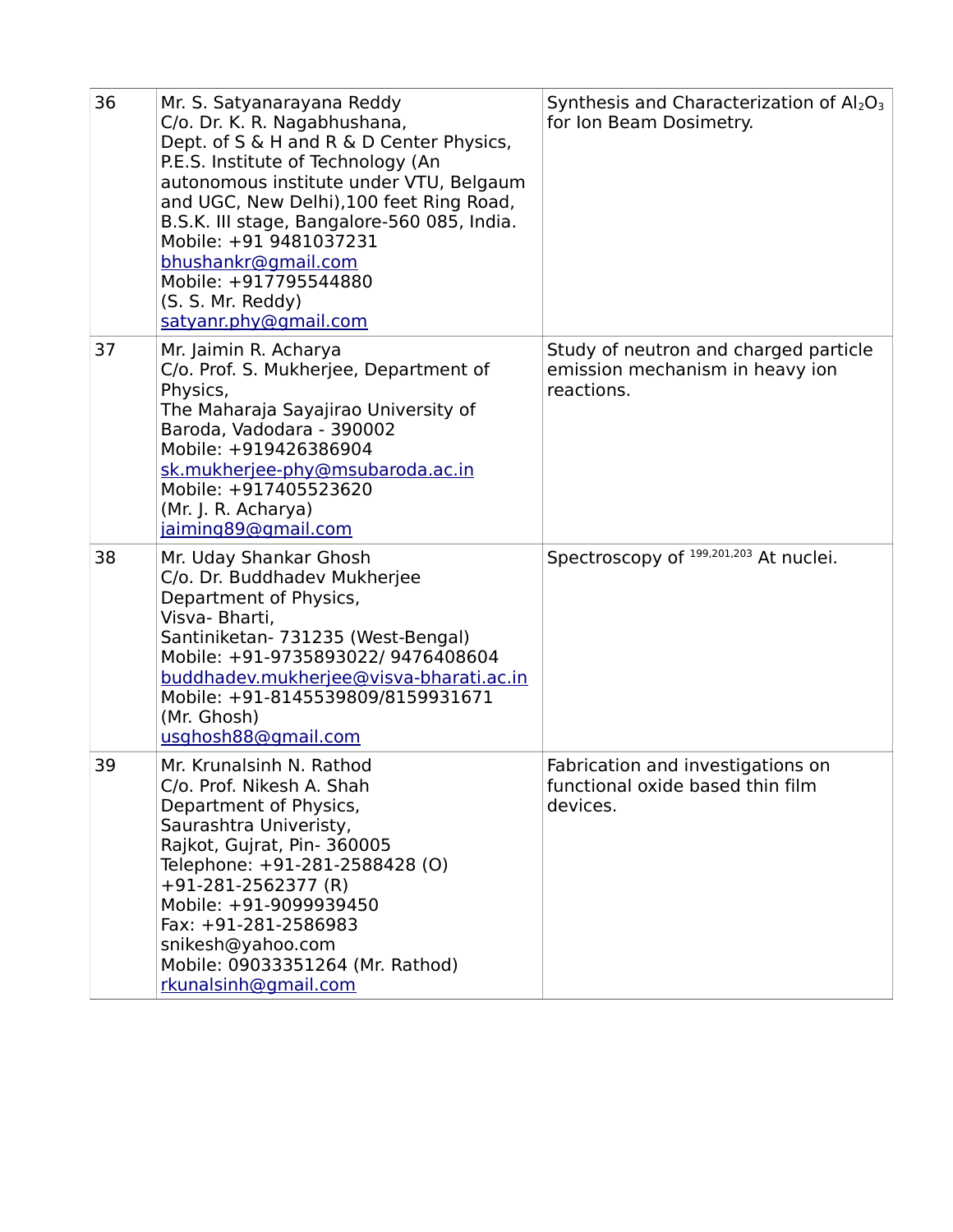| 40 | Mr. Rahul Kumar<br>C/o. Dr. Mahesh Kumar<br>Department of Electrical Engineering,<br>Indian Institute of Technology Jodhpur, Old<br>Residency Road, Ratanada, Jodhpur-342011<br>Mobile: 09460153010<br>mkumar@iitj.ac.in<br>Mobile: 07065146205 (Mr. Rahul)<br>kumar. 34@iitj.ac.in                                           | Swift heavy ion for tailoring the sensing<br>behavior of MoS <sub>2</sub>                                           |
|----|-------------------------------------------------------------------------------------------------------------------------------------------------------------------------------------------------------------------------------------------------------------------------------------------------------------------------------|---------------------------------------------------------------------------------------------------------------------|
| 41 | Mr. Keval Gadani<br>C/o. Prof. Nikesh A. Shah<br>Department of Physics,<br>Saurashtra Univeristy,<br>Rajkot, Gujrat<br>Pin-360005<br>Telephone: +91-281-2588428 (O)<br>$+91-281-2562377$ (R)<br>Mobile: +91-9099939450<br>Fax: +91-281-2586983<br>snikesh@yahoo.com<br>Mobile: 07433803234 (Mr. Gadani)<br>kigadani@gmail.com | Transport properties of functional oxide<br>based thin film devices.                                                |
| 42 | Ms. Honey Arora<br>C/o. Prof. Gulzar Singh Department of<br>Physics,<br>Panjab University,<br>Chandigarh -160014<br>Mobile: 8427974397<br>gulzar@pu.ac.in<br>Mobile: 08427396023 (Ms. Arora)<br>honeyarora3191@gmail.com                                                                                                      | Anomalous light particle spectra in<br>heavy ion induced fusion reactions.                                          |
| 43 | Ms. Devinder Pal Kaur<br>C/o. Dr. B. R. Behera,<br>Department of Physics,<br>Panjab University Chandigarh,<br>Chandigarh(UT)- 160014<br>Mobile: 098153-24956<br>bivash@pu.ac.in, bivash.pu@gmail.com<br>Mobile: 070871-99077,094177-77022<br>(Ms. Kaur)<br>devinderkaur.dk@gmail.com                                          | Mapping the evaporation residue cross<br>sections for the closed-shell nuclei<br>(extra push versus shell closure). |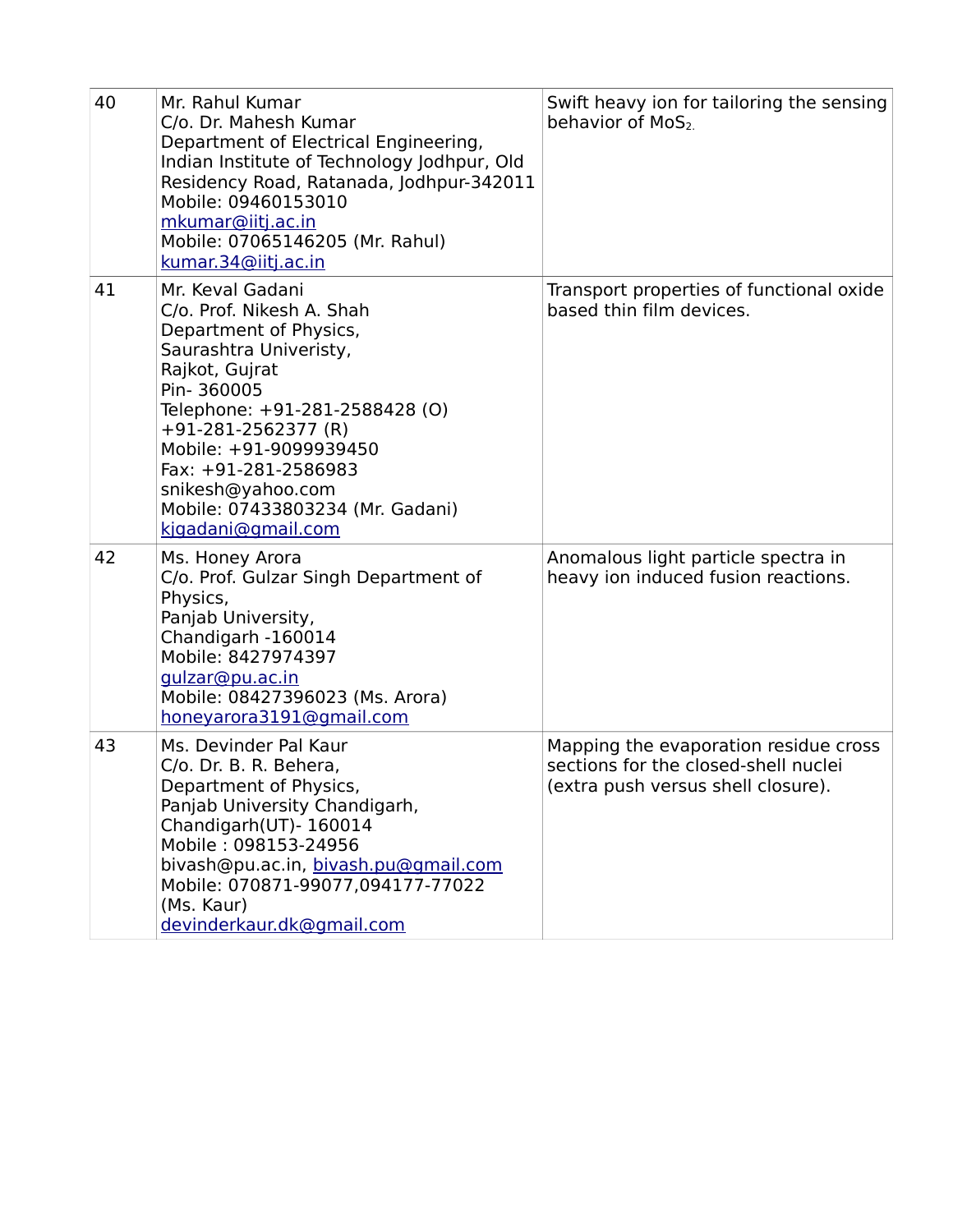| 44 | Ms. Anupriya Sharma<br>C/o. Prof. Shashi K. Dhiman, Department of<br>Physics, Himanchal Pradesh University<br>Shimla, Shimla - 171005<br>Phone: 09459490400<br>0177-2833739,2830950<br>shashi.dhiman@gmail.com<br>Mobile: 09805123360<br>(Ms. Sharma)<br>anupriya.jotu@gmail.com                                                       | Study of K-Isomers and high-spin states<br>in $A=180$ mass region.                                             |
|----|----------------------------------------------------------------------------------------------------------------------------------------------------------------------------------------------------------------------------------------------------------------------------------------------------------------------------------------|----------------------------------------------------------------------------------------------------------------|
| 45 | Mr. Jitendra Singh<br>C/o. Dr. Fouran Singh<br>Materials Science Group,<br>Inter-University Accelerator Centre (IUAC),<br><b>New Delhi-110067</b><br>Phone: 011-26892601 (ext-8202);<br>Mob-09868204083<br>fouran@gmail.com<br>Mobile: 08006478312<br>jitendras.physics@gmail.com                                                      | Influence of ion beams on organic thin<br>films and their hybrid nanocomposites<br>for switching applications. |
| 46 | Mr. Umakant Lamani<br>C/o. Prof. (Mrs.) Pragya Das, Associate<br>Professor,<br>Department of Physics, Indian Institute of<br>Technology Bombay,<br>Pin Code: 400076<br>Phone: 25767566 (Off.),<br>22804574 (Res.)<br>pragya@phy.iitb.ac.in<br>Mobile: 8722595620 (Mr. Lamani)<br>umakant.lamani91@gmail.com,<br>umakant@phy.iitb.ac.in | Measurement of transition probabilities<br>of nuclei excited at intermediate<br>energies.                      |
| 47 | Mr. Ratankumar Keshavsingh<br>C/o. Prof. N. L. Singh<br>Department of Physics,<br>The M. S. University of Baroda, Vadodara,<br>Gujarat,<br>Pin Code: 390002<br>Mobile: 9426409840<br>singhnl msu@yahoo.com,<br>nl.singh-phy@msubaroda.ac.in<br>Mobile: 8460602735<br>(Mr. Keshavsingh)<br>ratankumar339@gmail.com                      | Study of heavy ion induced<br>fusion/fission reactions around coulomb<br>barrier.                              |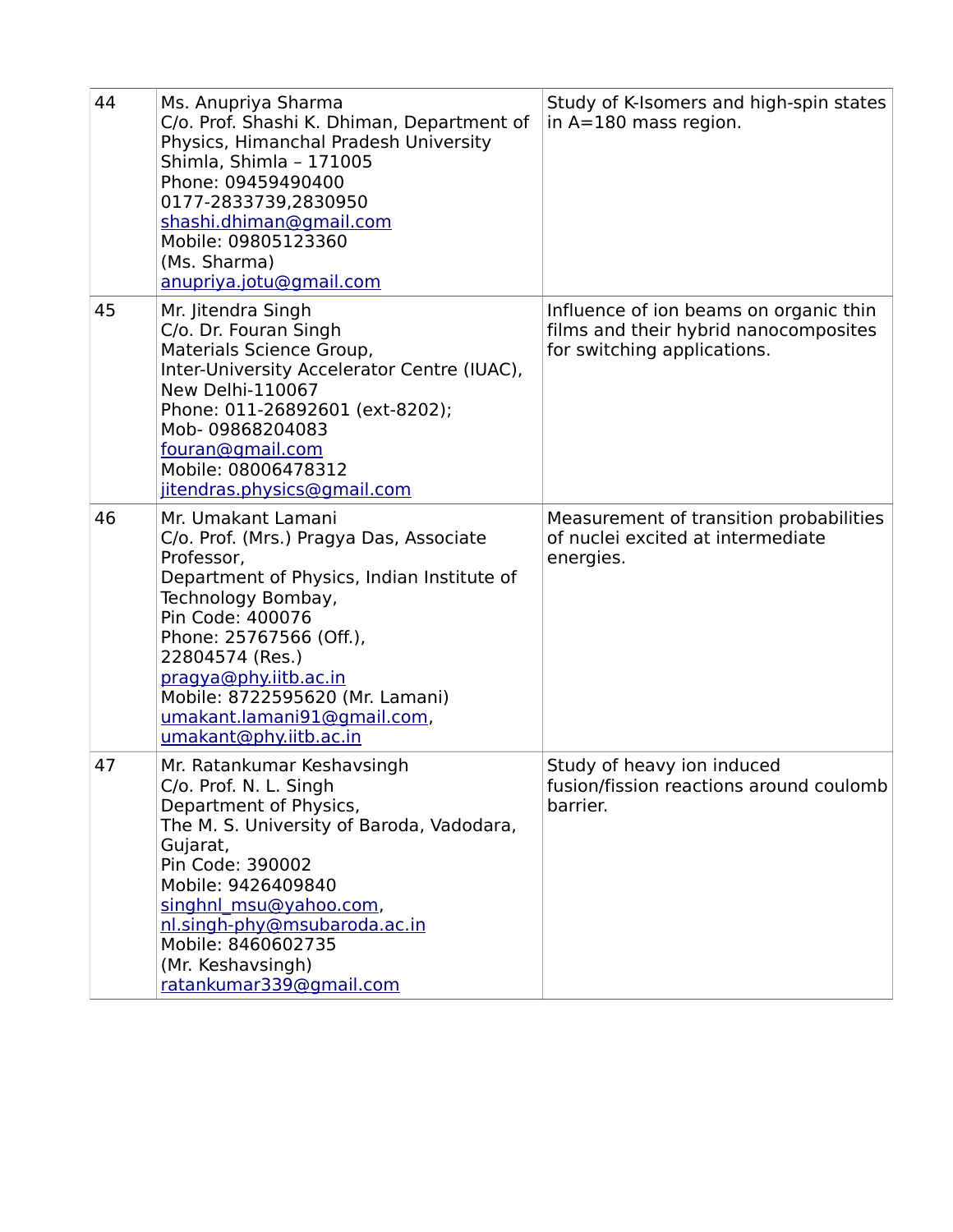| 48 | Ms. Ksh. Devarani Devi<br>C/o. Dr. Fouran Singh,<br>Scientist - F,<br>Materials Science Group, Inter-University<br>Accelerator Centre (IUAC), New<br>Delhi-110067<br>Phone: 011-26892601 (ext-8202)<br>Mobile:09868204083<br>fouran@gmail.com<br>Mobile: 09810741666 (Ms. Devi)<br>kdevarani@gmail.com                        | Study of bimetallic nanoparticles in<br>dielectric matrices and their<br>modifications by swift heavy ions.                              |
|----|-------------------------------------------------------------------------------------------------------------------------------------------------------------------------------------------------------------------------------------------------------------------------------------------------------------------------------|------------------------------------------------------------------------------------------------------------------------------------------|
| 49 | Mr. K. Neelavannan<br>C/o. Dr. Shaik Mohammad Hussain,<br>Department of Geology, Guindy Campus,<br>University of Madras, Chennai-600025<br>Mobile: 09444415027<br>smhussain7@hotmail.com<br>Mobile: 9789824800<br>(Mr. Neelavannan)<br>k.neelavannan@gmail.com                                                                | Geochemical and magnetic studies on<br>late quaternary sediments from<br>eastern Arabian Sea and its<br>paleoenvironmental implications. |
| 50 | Mr. Mohd Nasir<br>C/o. Dr. Somaditya Sen,<br>Associate Professor,<br>Department of Physics,<br>Indian Institute of Technology Indore,<br>Khandwa Road, Simrol, Indore, Madhya<br>Pradesh-453552<br>Mobile: 08878036359, +91-7312438970<br>sens@iiti.ac.in<br>Mobile: +919584416376<br>(Mr. Nasir)<br>phd1401151010@iiti.ac.in | Ion beam induced structural, electrical,<br>dielectric and magnetic properties of<br>modified $La_2NiMnO_6$ double perovskite.           |
| 51 | Ms. Shilpa Bhavsar<br>C/o. Prof. N. L. Singh<br>Department of Physics,<br>The M. S. University of Baroda, Vadodara,<br>Gujarat<br>Pin Code: 390002<br>Mobile: 9426409840<br>singhnandlal@gmail.com<br>nl.singh-phy@msubaroda.ac.in<br>Mobile: 09714945015<br>bhavsar.shilpa212@gmail.com                                      | Modification of metal oxide doped<br>polymer nanocomposites using ion<br>beam irradiation.                                               |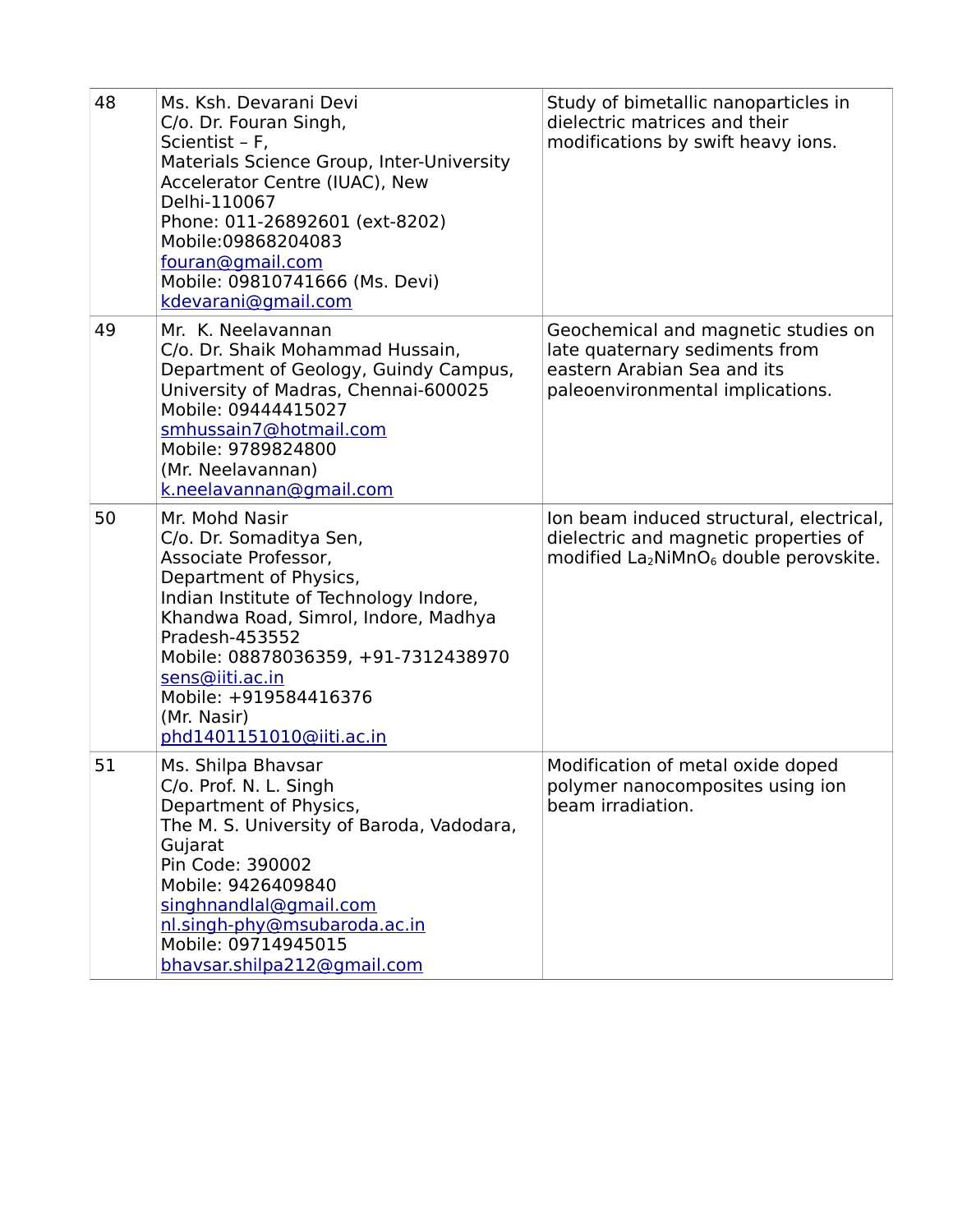| 52 | Ms. Anuradha<br>C/o. Dr. K. Asokan,<br>Scientist F,<br>Inter-University Accelerator Centre, Aruna<br>Asaf Ali Marg,<br>Near Vasant Kunj,<br>New Delhi- 110067<br>Mobile: 09968290508<br>asokaniuac@gmail.com<br>Mobile: 9582224591<br>anu.bhogra@gmail.com                     | Synthesis of nanostructured oxides<br>using ion beam and their<br>Thermoelectric properties.                                 |
|----|--------------------------------------------------------------------------------------------------------------------------------------------------------------------------------------------------------------------------------------------------------------------------------|------------------------------------------------------------------------------------------------------------------------------|
| 53 | Ms. Anha Masarrat<br>C/o. Dr. K. Asokan,<br>Scientist F,<br>Inter-University Accelerator Centre, Aruna<br>Asaf Ali Marg, Vasant Kunj, New<br>Delhi-110067<br>Mobile: 09968290508<br>asokaniuac@gmail.com<br>Mobile: 7838392533<br>(Ms. Masarrat)<br>anhamasarrat1991@gmail.com | Fabrication of nanostructured<br>skutterudite using ion beams and their<br>thermoelectric properties.                        |
| 54 | Ms. Richa<br>C/o. Prof. Navdeep Goyal<br>Department of Physics,<br>Panjab University, Chandigarh 160014,<br>Mobile: +91-9216577500<br>ngoyal@pu.ac.in<br>Mobile:+91-7589297611<br>(Ms. Richa)<br>rbhardwaj@pu.ac.in                                                            | Electronic and magnetic structural<br>study of pure and doped ZnO<br>nanostructures.                                         |
| 55 | Dr. Pratima Solanki                                                                                                                                                                                                                                                            | Effect of ion irradiation on                                                                                                 |
|    | Assistant Professor,<br>Special Centre for Nanoscience, Jawaharlal<br>Nehru University,<br>New Delhi - 110067<br>Phone: 011-26704740 (O)<br>011-267 42809 (104) (R)<br>Mobile: 09871584410<br>pratimarsolanki@gmail.com                                                        | Biopolymer-metal oxide based<br>nanocomposites for removal of Water<br>Pollutants.                                           |
| 56 | Dr. D. D. Pandya<br>Associate Professor,<br>Human Resource Development Centre<br>(HRDC), Saurashtra University, Rajkot,<br>Gujarat-360005<br>Phone: +91-281-2577679<br>Mobile: +91-9428003110<br>Fax: +91-281-2576347<br>dhiren pandya@yahoo.com                               | Electro and megnetotransport studies<br>on manganite based thin films and<br>devices: Role of swift heavy ion<br>irradiation |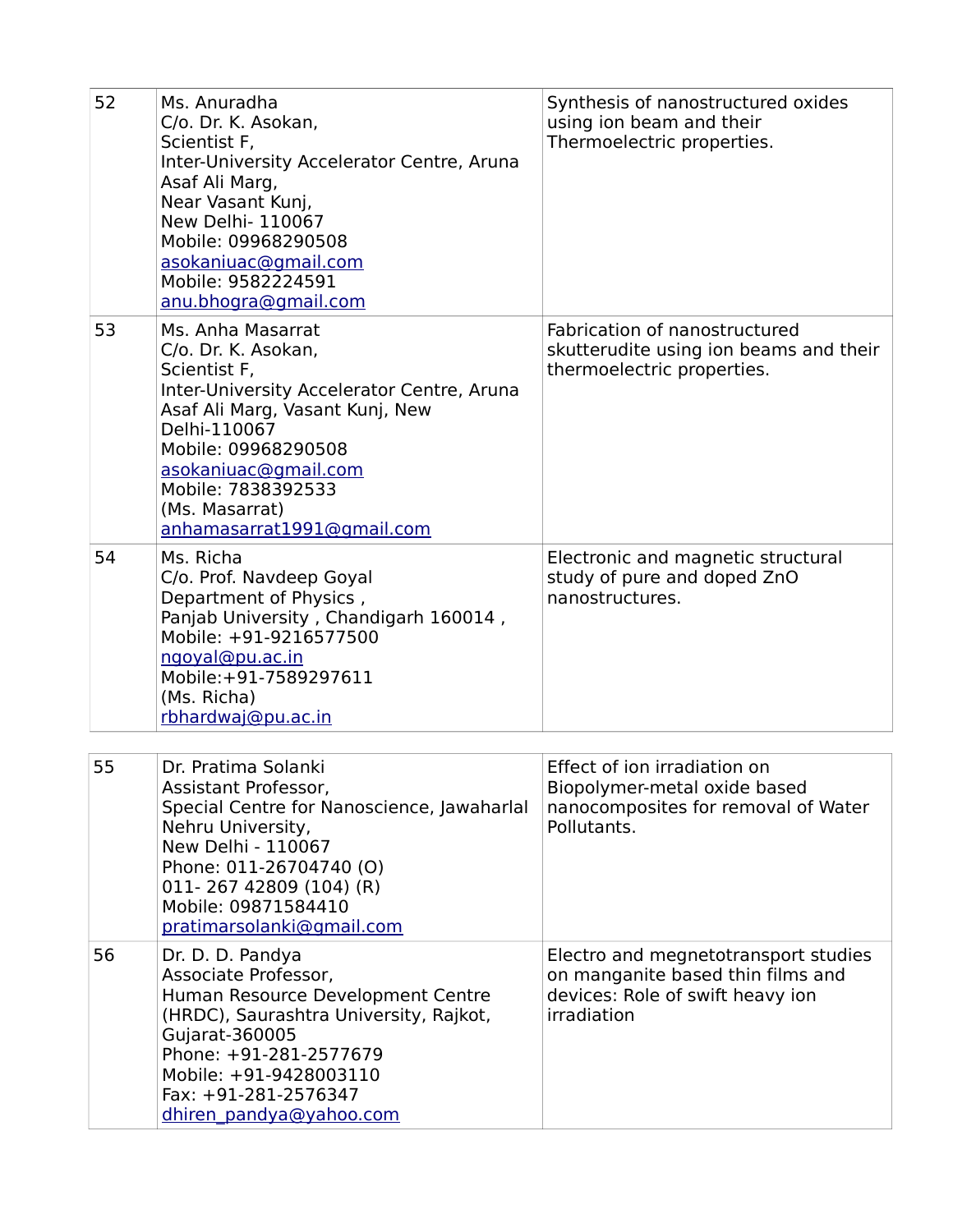| 57 | Dr. Faiyazur Rahman<br>Associate Professor,<br>Department of Physics,<br>Aligarh Muslim University, Aligarh-202002<br>Phone: 0571-2701001 (O)<br>0571-2720283 (R)<br>Mobile: 09897269108<br>faiziphys@gmail.com                                                                 | Swift heavy ion irradiation induced<br>modifications of doped indium oxide<br>films for optoelectronic applications.              |
|----|---------------------------------------------------------------------------------------------------------------------------------------------------------------------------------------------------------------------------------------------------------------------------------|-----------------------------------------------------------------------------------------------------------------------------------|
| 58 | Dr. Pawan KumarTyagi<br>Asst. Professor,<br>Dept. of Applied Physics,<br>Delhi Technological University (Formerly<br>Delhi College of Engineering), Shahabad,<br>Daulatpur, Bawana Road, Delhi-110042<br>Mobile: +91-8800977457<br>tyagi pawan@yahoo.co.in<br>Pawan.phy@dce.edu | Ion irradiation on filled- multiwalled<br>carbon nanotubes to create N-V Center.                                                  |
| 59 | Dr. Achchhe Lal Sharma<br>Assistant Professor,<br>Centre for Physical Sciences, Central<br>Unversity of Punjab, Bathinda-151001<br>Phone: 0164-2864220 (O)<br>Mobile: +91-9023697742<br>Fax: $+91-164-2864106$<br>alsharmaiitkgp@gmail.com                                      | Improvement in electrochemical<br>properties of divalant lithium<br>orthosilicate materials through high/<br>low energy ion beam. |
| 60 | Prof. R. G. Sonkawade<br>Department of Physics,<br>Shivaji University, Kolhapur-416004<br>Maharashtra<br>Phone: 0231-2609228<br>Mobile: 09763041193<br>sonkawade@gmail.com                                                                                                      | Industrial applications of<br>supercapacitive $ZnxCo3-xO4$ thin films<br>using swift heavy ions.                                  |
| 61 | Dr. Md. Sabir Ali<br>Assistant Professor,<br>Maulana Azad National Urdu University,<br>MANUU Polytechnic, Ilyas Ashraf Nagar,<br>Chandanpatti, Laherisarai, Dist.<br>Darbhanga, Bihar, Pin Code: 846001<br>Phone: 06272 210053<br>Mobile: 9939109685<br>sabirjhk@gmail.com      | Study of fusion suppression in heavy<br>ion induced reactions above the barrier<br>energy.                                        |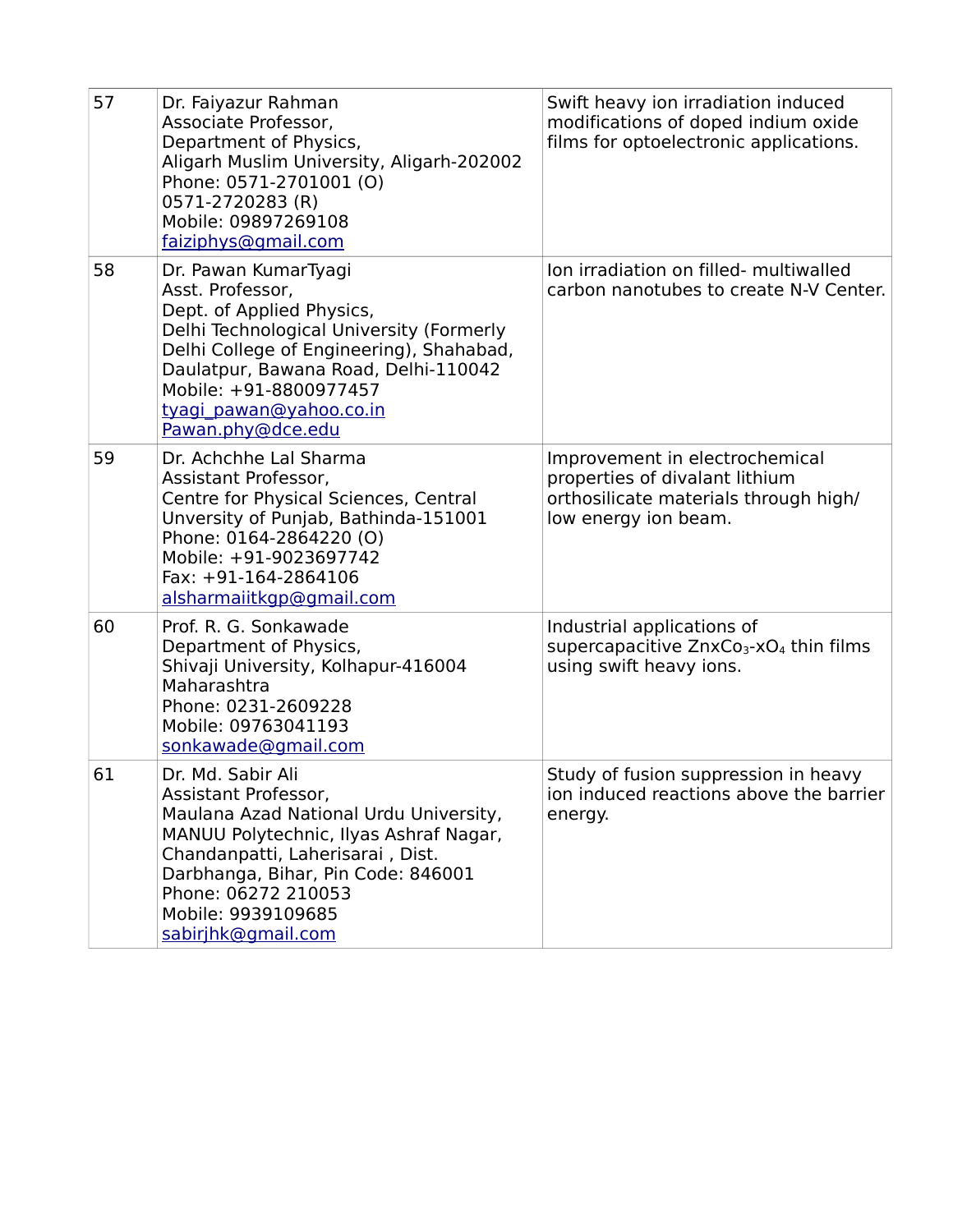| 62 | Dr. Pragati Kumar<br><b>Assistant Professor</b><br>Department of Nano Sciences and<br><b>Materials</b><br>Central University of Jammu, Temporary<br><b>Academic Block</b><br>Sector-E, Extn. Sainik Colony, Jammu, Pin<br>Code: 180011<br>Mobile: 9055180885<br>pkumar.phy@gmail.com,<br>pkumar.phy@cujammu.ac.in | Ion beam induced modification of<br>luminescence activators doped CdS<br>thin films.                                                            |
|----|-------------------------------------------------------------------------------------------------------------------------------------------------------------------------------------------------------------------------------------------------------------------------------------------------------------------|-------------------------------------------------------------------------------------------------------------------------------------------------|
| 63 | Dr. L. Kungumadevi<br>Assistant Professor,<br>Department of Physics,<br>Mother Teresa Women's University,<br>Attuvampatty,<br>Kodaikanal- 624101,<br>Tamilnadu<br>Phone: 04542 241685<br>Mobile: 094866 56076<br>sivarivudevi@gmail.com                                                                           | Effect of SHI irradiation on<br>nanostructured metal sulfides for<br>thermoelectric applications.                                               |
| 64 | Dr. Dharmendra Singh<br>Assistant Professor,<br>Centre for Applied Physics, Central<br>University of Jharkhand, Brambe,<br>Ranchi-835 205, Jharkhand<br>Mobile: 08809323825<br>dsinghiuac@gmail.com                                                                                                               | Study of incomplete fusion dynamics<br>and its<br>dependency on target deformation<br>above the coulomb barrier.                                |
| 65 | Prof. J. K. Quamara<br>Department of Physics,<br>National Institute of Technology,<br>Kurukshetra-136119<br>Mobile: +91-9416381783<br>jkquamara@yahoo.com                                                                                                                                                         | Dielectric relaxation investigations in<br>swift heavy ion irradiated ferroelectric<br>ceramic/ ploymer nano- composites.                       |
| 66 | Dr. Anup Thakur<br>Assistant Professor in Physics,<br>Department of Basic & Applied Sciences,<br>Punjabi University, Patiala, Punjab,<br>Pin Code: 147002<br>Phone: 0175-3046336 (O)<br>0175-2970729 (R)<br>Mobile: 9417110095<br>dranupthakur@gmail.com                                                          | Influence of swift heavy ion irradiation<br>and implantation on the structural,<br>electrical and optical properties of<br>Ge-Sb-Te thin films. |
| 67 | Dr. Sunil Devi<br><b>Assistant Professor</b><br>School of Physics and Materials Science,<br>Thapar University, Patiala, Punjab,<br>Pin Code: 147004<br>Mobile: 7087937045<br>sunil.devi@thapar.edu                                                                                                                | Fusion and multi-nucleon transfer<br>reactions for $^{28}$ Si+ $^{76}$ Ge and $^{30}$ Si+ $^{74}$ Ge<br>around the coulomb barrier.             |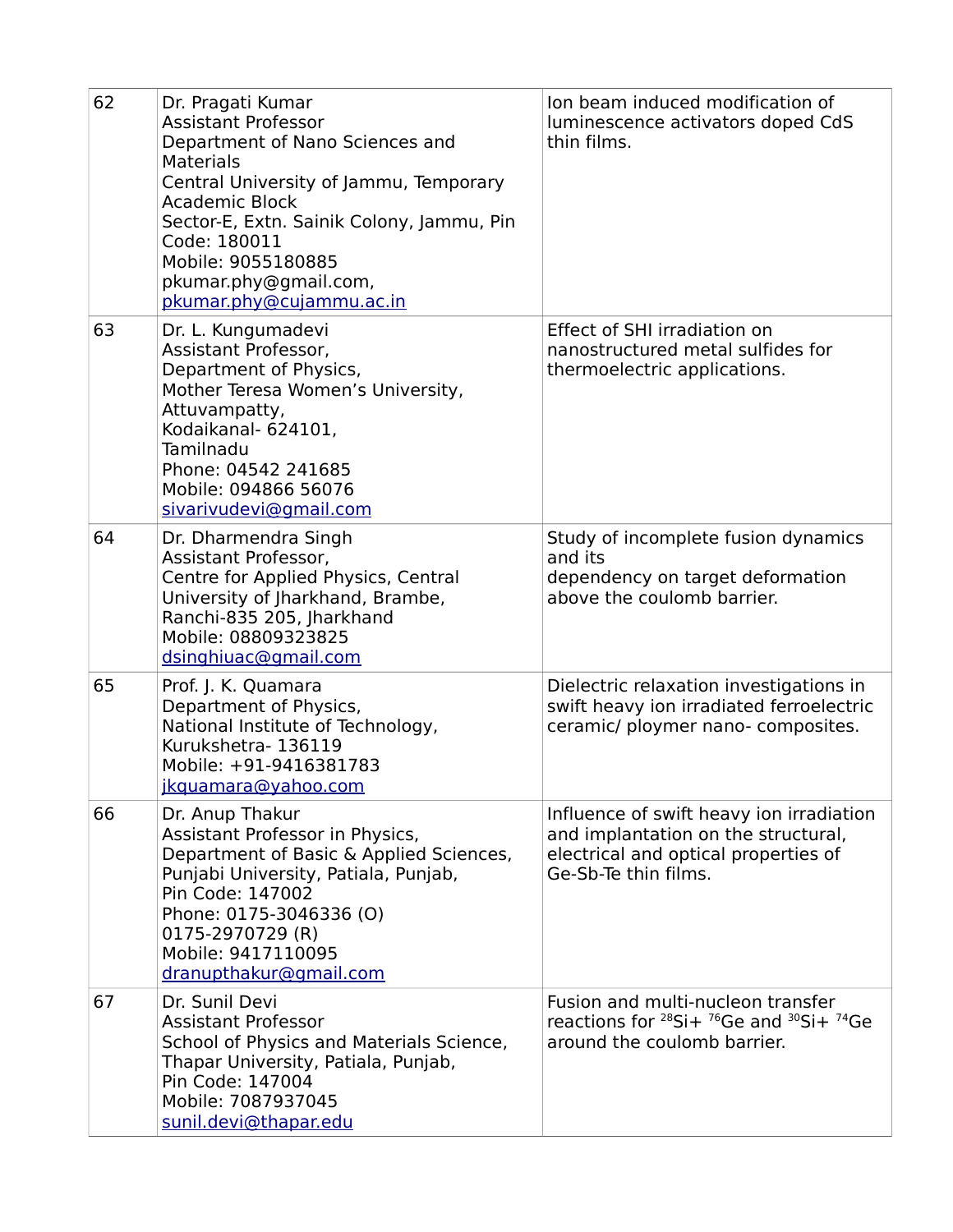| 68 | Prof. Shakeel Khan<br>Department of Applied Physics, Faculty of<br>Engineering &<br>Technology, AMU, Aligarh,<br>Pin Code: 202002<br>Phone: 0571-2700920<br>Ext. 3040 (O)<br>Mobile: +919358210751<br>skhanapd@gmail.com                                               | <b>Effect of SHI irradiation induced</b><br>modifications on structural, electrical,<br>and magnetic properties of Ni doped<br>BiFeO <sub>3</sub> nanostructures. |
|----|------------------------------------------------------------------------------------------------------------------------------------------------------------------------------------------------------------------------------------------------------------------------|-------------------------------------------------------------------------------------------------------------------------------------------------------------------|
| 69 | Dr. Ratan Das<br>Assistant Professor,<br>Department of Physics,<br>Tripura University, Suryamaninagar,<br>Agartala, Tripura (West),<br>Pin Code: 799022<br>Phone: 0381-237-9303(R)<br>Mobile: +91-8974445986<br>dasratanphy@gmail.com,<br>dasratantuphy@tripurauniv.in | Effect of ion irradiation on the elastic<br>and optical properties of chemically<br>synthesized, a few Group II- VI<br>semiconductor nanocrystals.                |
| 70 | Prof. Shruti Aggarwal<br>BFR-302, B Block, Guru Gobind Singh<br>Indraprastha University, New Delhi -<br>110078<br>Phone: 01125302412 (O)<br>Mobile: +919873162317<br>shruti.al@gmail.com                                                                               | Investigation of the<br>thermoluminescence properties of the<br>doped perovskite materials with ion<br>beam irradiation.                                          |
| 71 | Prof. Atul Khanna<br>Department of Physics,<br>Guru Nanak Dev University,<br>Amritsar-143005, Punjab<br>Phone: 0183-225-8802<br>Extension: 3168 (O)<br>0183-222-1091 (R)<br>Mobile: 9876797402<br>Fax: 0183-225-8820<br>atul.phy@gndu.ac.in                            | Tailoring of photoluminescence<br>properties of rare earth doped tellurite<br>glasses by swift heavy ion irradiation.                                             |
| 72 | Dr. Rajneesh Kumar Verma,<br>Assistant Professor,<br>Department of Physics,<br>University of Lucknow,<br>Lucknow, Uttar Pradesh,<br>Pin Code: 226007<br>Mobile: 09950186810<br>iitdrajneesh@gmail.com                                                                  | Effect of swift-heavy ions on the<br>sensitivity of surface plasmon<br>resonance based fiber optic sensors<br>for biomedical applications.                        |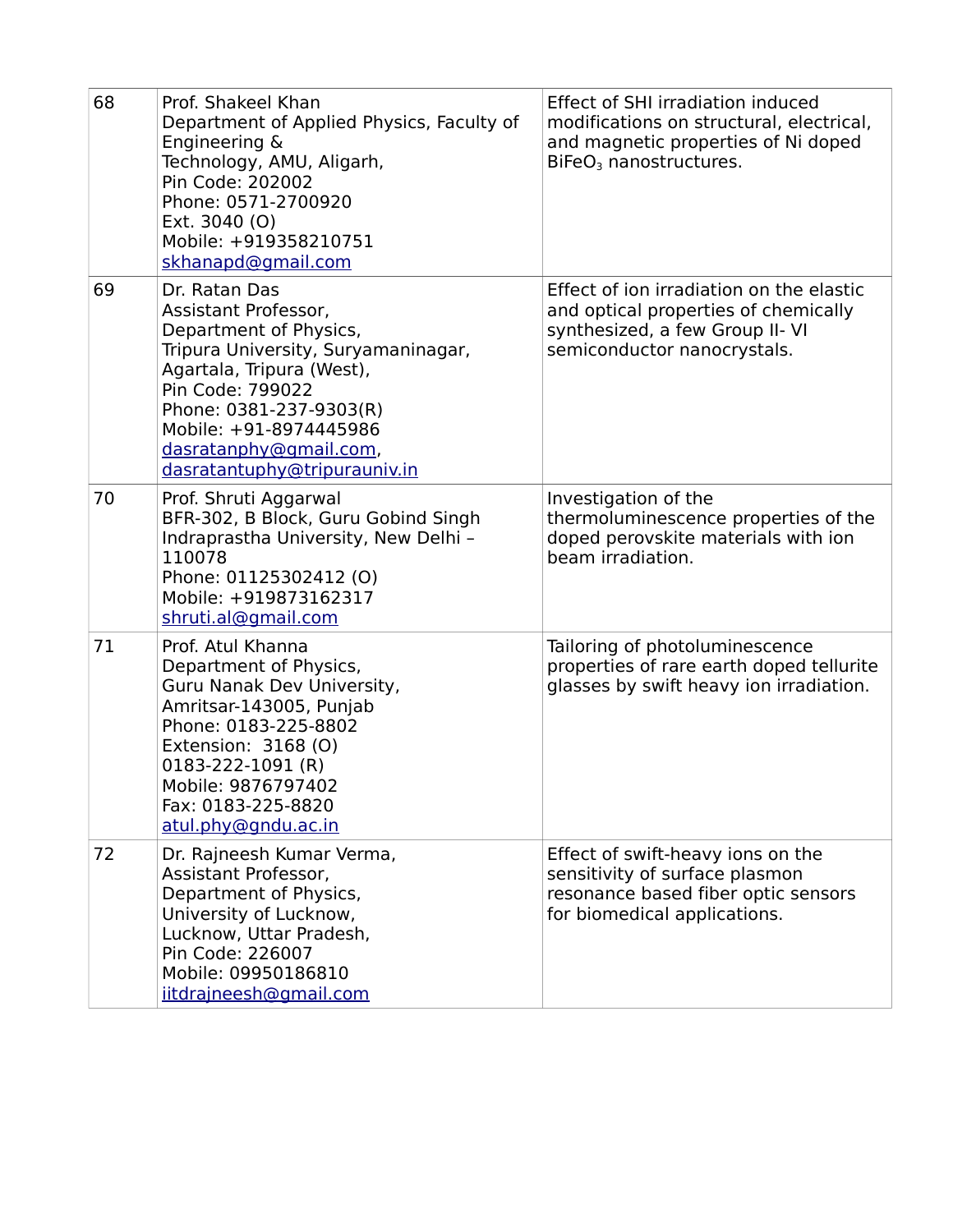| 73 | Dr. Pooja U. Sharma<br><b>Assistant Professor</b><br>M. N. College,<br>Visnagar, Dist: Mehsana, Gujarat, Pin Code:<br>384315<br>Mobile: 09427082579<br>poojausharma@gmail.com                                                                                                                                                                      | Tailoring FMR linewidth of YIG thinfilms<br>using swift heavy ion irradiation.                                  |
|----|----------------------------------------------------------------------------------------------------------------------------------------------------------------------------------------------------------------------------------------------------------------------------------------------------------------------------------------------------|-----------------------------------------------------------------------------------------------------------------|
| 74 | Dr. Sanjeev Gautam<br>Assistant Professor in Physics,<br>Panjab University Chandigarh,<br>Dr. S.S. Bhatnagar University Institute of<br>Chemical Engineering & Technology, Pin<br>Code: 160014<br>Phone: 0172-2541241 (O)<br>0172-2537901 (R)<br>Mobile: 09779713212<br>Fax: 0172-2725920<br>0172-2783336<br>sgautam71@gmail.com, sgautam@pu.ac.in | Irradiation induced interface and<br>magnetic study of<br>Zinc ferrite/insulator/cobalt ferrite<br>multilayers. |
| 75 | Dr. Vikas Sharma<br>Head I/C and Assistant Professor,<br>Department of Physics,<br>SoPS, Doon University,<br>Kedarpur, Dehradun,<br>Pin Code: 248001<br>Phone: +91-135-2533136 (O)<br>Mobile: +91-9557153030<br>Fax: +91-135-2533115<br>vsharma.ph@doonuniversity.ac.in                                                                            | Effect of ion-irradiation on different<br>components of hybrid solar cells.                                     |

## **BTR-5: LOW ENERGY ION BEAM FACILITY**

| S.No                  | <b>PRINCIPAL INVESTIGATOR</b>                                                                                                                                                                                                                                          | <b>TITLE OF THE PROJECT</b>                                                           |
|-----------------------|------------------------------------------------------------------------------------------------------------------------------------------------------------------------------------------------------------------------------------------------------------------------|---------------------------------------------------------------------------------------|
| $\mathbf{1}$          | Dr. Dilip Kumar Singh<br>DST-Inspire Faculty,<br>Room No.02, Physics and Engineering of<br>Carbon, Division of Material Physics and<br>Engineering,<br>National Physical Laboratory,<br><b>New Delhi-110012</b><br>Mobile No.: 8130610762<br>dilipsinghnano1@gmail.com | Defect Engineering of Nano-diamonds<br>for Nano-photonic applications.                |
| $\mathbf{2}^{\prime}$ | Prof. Ashok Kumar<br>Department of Physics,<br>Tezpur University,<br>Napaam- 784028, Assam<br>Phone: (03712)267008 (Extn. 5523), 267169<br>(R)<br>ask@tezu.ernet.in                                                                                                    | Low Energy ion irradiation effects on<br>Graphene based PEDOT: PSS<br>nanocomposites. |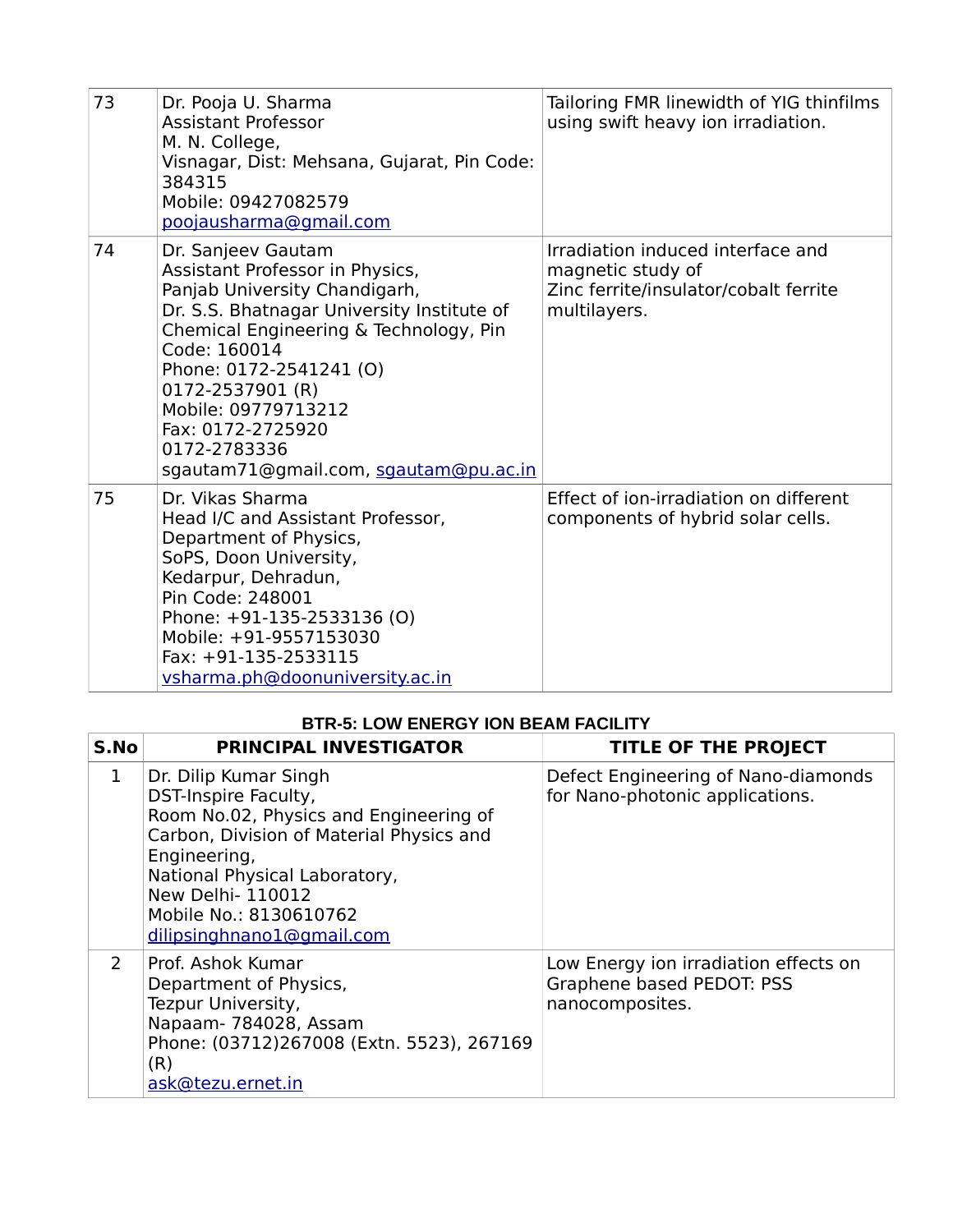| 3              | Dr. Jyoti Ranjan Mohanty<br>Assistant Professor,<br>Department of Physics,<br>Room No. E505,<br>Indian Institute of Technology Hyderabad,<br>Kandi, Sangareddy, Telangana.<br>Pin Code: 502285<br>Phone: 0091-40-23017073<br>Mobile: 8985297072<br>Fax: +91-40-2301-6003<br>jmohanty@iith.ac.in | Tuning perpendicular magnetic<br>anisotropy in magnetic thin films by ion<br>beam irradiation.                                                     |
|----------------|-------------------------------------------------------------------------------------------------------------------------------------------------------------------------------------------------------------------------------------------------------------------------------------------------|----------------------------------------------------------------------------------------------------------------------------------------------------|
| 4              | Dr. Pratap Kumar Sahoo<br>Reader-F,<br>SPS, NISER, Jatni,<br>Khordha, Bhubaneswar, Odisha - 752050<br>Phone: 0674-2494258 (O)<br>Mobile: +91-9937615317<br>pratap.sahoo@niser.ac.in                                                                                                             | Fabrication of p-n junctions in ZnO<br>nanowires influenced by O ion<br>Implantations.                                                             |
| 5              | Dr. Pratap Kumar Sahoo<br>Reader-F,<br>School of Physical Sciences, NISER,<br>Jatni, Khurda,<br>Odisha - 752050<br>Phone: 0674-2494258 (O)<br>Mobile: +91-9937615317<br>Pratap.sahoo@niser.ac.in                                                                                                | Synthesis of metal-semiconductor<br>core-shell nanostructure on SiO <sub>2</sub> by ion<br>irradiation onmetal-semiconductor-<br>metal thin films. |
| 6              | Dr. S. K. Dubey<br>Associate Professor,<br>Department of Physics, University of<br>Mumbai, Vidyanagari Campus, Santacruz<br>(East),<br>Mumbai - 400 098<br>Phone: 022-26543598, 022-26526250 (O)<br>022-26532044 (R)<br>Mobile: 09969141768<br>Fax: 022-26549837<br>skdubey@physics.mu.ac.in    | Study the effects of silicon negative ion<br>implantation in GaAs.                                                                                 |
| $\overline{7}$ | Prof. Sahab Dass<br>Dept. of Chemistry,<br>Faculty of Science,<br>Dayalbagh Educational Institute, Dayalbagh,<br>Agra $(U.P)$ ,<br>Pin Code: 282005<br>Mobile: 9219695960<br>Fax: 0562-2801226<br>drsahabdas@gmail.com                                                                          | Studies to understand the influence of<br>morphology on semiconductor/<br>electrolyte interface in<br>photoelectrochemical splitting of water.     |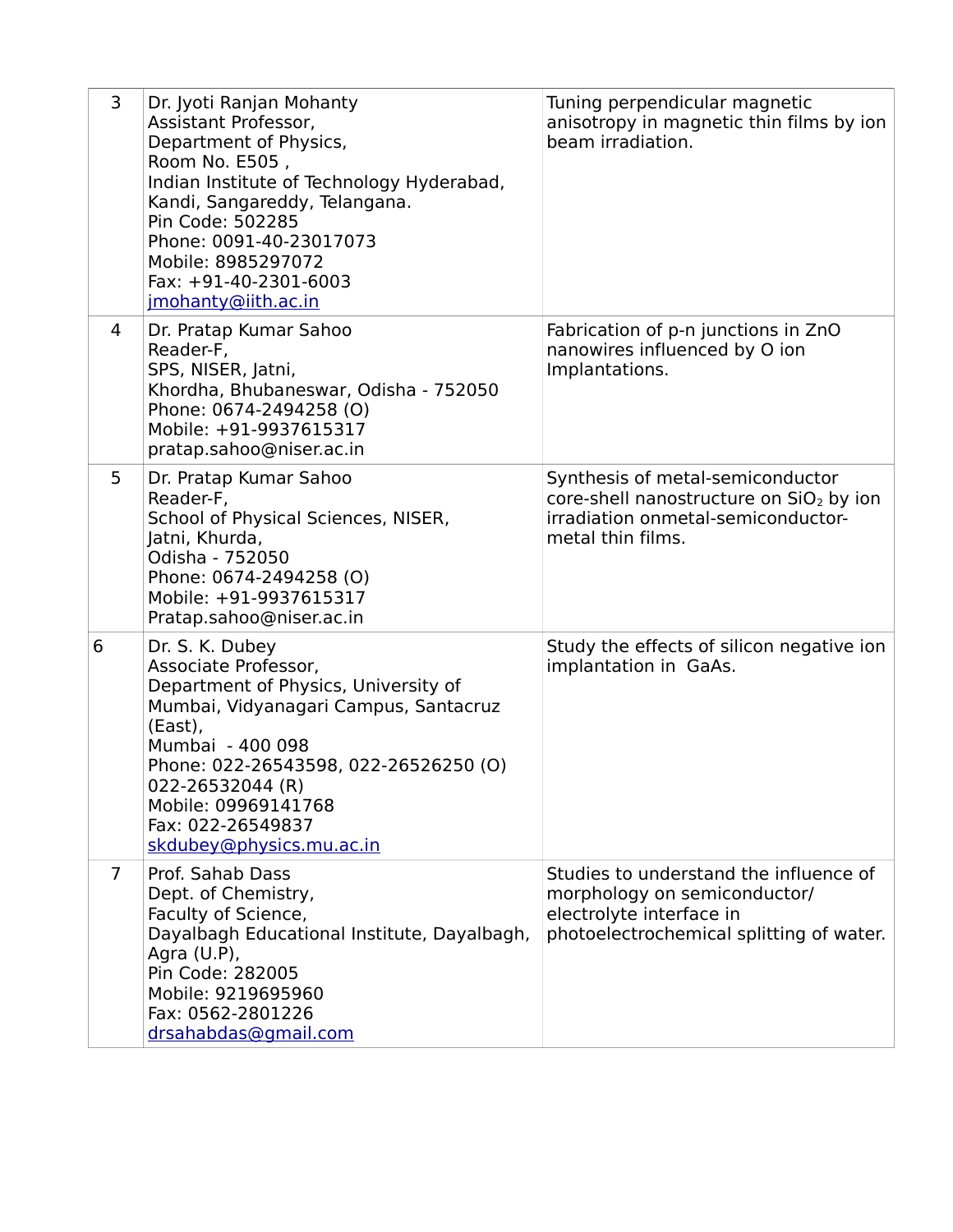| 8  | Dr. Punita Verma<br><b>Associate Professor</b><br>Department of Physics,<br>Kalindi College,<br>East Patel Nagar,<br>New Delhi - 110008<br>Phone: 011-25787604 (O)<br>01122591580 (R)<br>Mobile: 9868617769, 8800650576<br>Fax: 011-25782505<br>drpunitaverma.nature@gmail.com                                   | Ion atom collisions at low energies:<br>X-ray measurements for<br>inferences of various atomic physics<br>phenomena.                                |
|----|------------------------------------------------------------------------------------------------------------------------------------------------------------------------------------------------------------------------------------------------------------------------------------------------------------------|-----------------------------------------------------------------------------------------------------------------------------------------------------|
| 9  | Dr. Udai Bhan Singh<br>National Postdoctoral Fellow,<br>C/o. Dr. Santanu Ghosh (Associate Professor)<br>Department of Physics, Indian Institute of<br>Technology Delhi, Hauz Khas,<br>New Delhi- 110016<br>Phone: +91-11-26591348 (O)<br>Mobile: +91-8586867589<br>udaibhansingh123@gmail.com                    | Development of coupled plasmonics<br>systems for giant enhancement in<br>surface enhanced Raman scattering.                                         |
| 10 | Ms. Ksh. Devarani Devi<br>C/o. Dr. Fouran Singh,<br>Scientist - F,<br>Materials Science Group, Inter-University<br>Accelerator Centre (IUAC),<br><b>New Delhi-110067</b><br>Phone: 011-26892601 (ext-8202)<br>Mobile:09868204083<br>fouran@gmail.com<br>Mobile: 09810741666<br>(Ms. Devi)<br>kdevarani@gmail.com | Study of bimetallic nanoparticles in<br>dielectric matrices and their<br>modifications by swift heavy ions.                                         |
| 11 | Dr. Sandeep Kumar Garg<br>National Post Doc Fellow, DST,<br>Inter-University Accelerator Center (IUAC),<br>Aruna Asaf Ali Marg,<br>Vasant Kunj,<br><b>New Delhi-110067</b><br>Mobile: +919238987888<br>sgarg@iuac.res.in                                                                                         | Magnetic nano-patterning of<br>nonmagnetic substrates at surfaces<br>and subsurface region by introducing<br>energetic magnetic ions.               |
| 12 | Dr. K. Asokan<br>Scientist F,<br>Inter University Accelerator Centre,<br>Aruna Asaf Ali Marg,<br><b>JNU Campus,</b><br>New Delhi- 110067<br>Mobile: 9968290508<br>asokaniuac@gmail.com                                                                                                                           | Thermoelectric properties of<br>nanostructured n-type and p-type<br>Skutterudites (CoSb <sub>3</sub> ) thin films and<br>their elecronic structure. |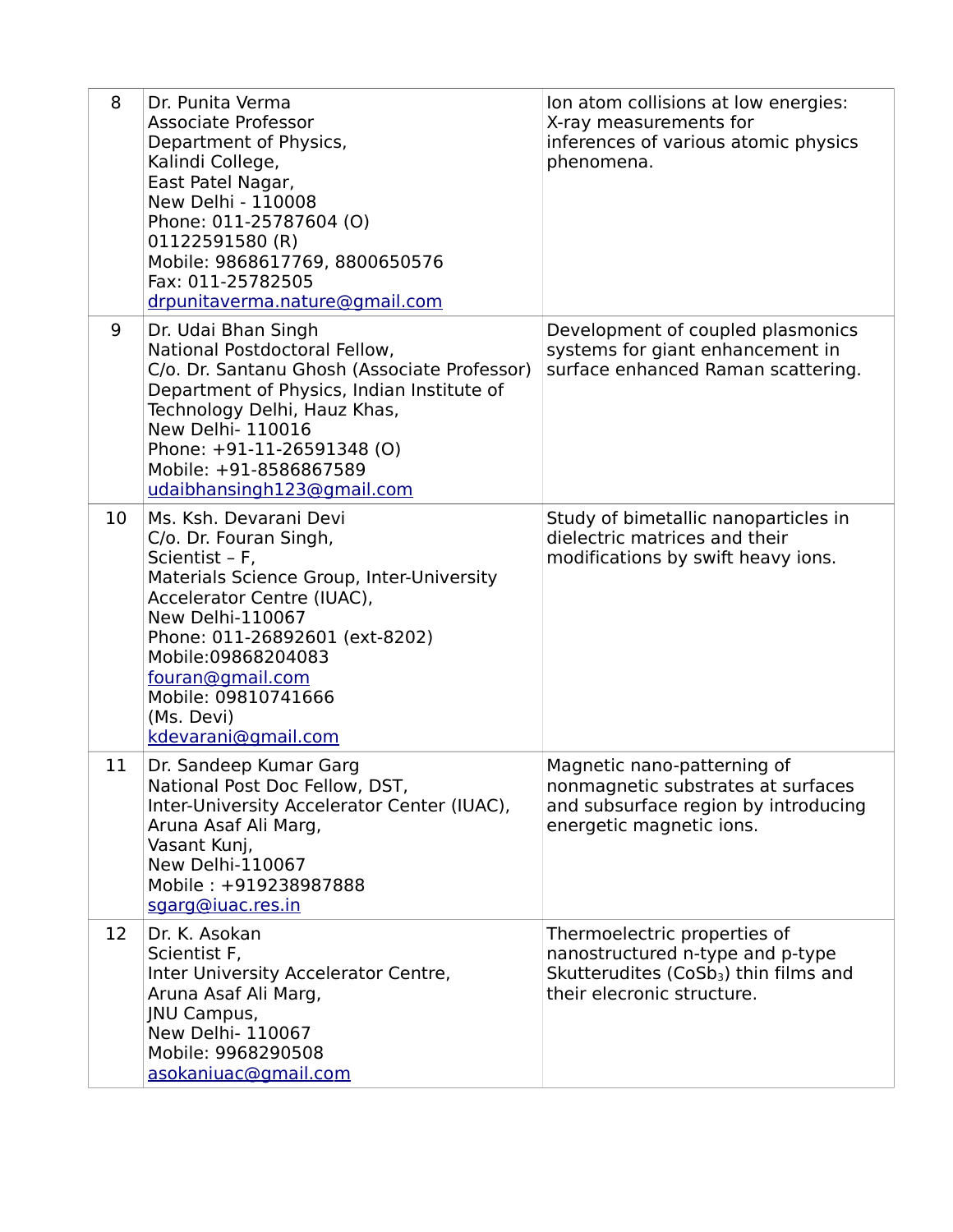| 13 | Ms. Rajashri Ramchandra Urkude<br>Women Scientist- A Fellow,<br>Department of Physics,<br>Rashtrasant Tukadoji Maharaj Nagpur<br>University, Amravat Road, Nagpur,<br>Maharashtra.<br>Pin Code: 440033<br>Mobile: +91-9921491567<br>rajashriurkude@gmail.com | Jon beam irradiation effects on the<br>surface properties of the 3d transition<br>metal doped Topological Insulators.           |
|----|--------------------------------------------------------------------------------------------------------------------------------------------------------------------------------------------------------------------------------------------------------------|---------------------------------------------------------------------------------------------------------------------------------|
| 14 | Prof. Tapobrata Som<br>Institute of Physics, Bhubaneswar,<br>Sachivalaya Marg, Bhubaneswar- 751005<br>Phone: 0674-2306483 (O)<br>Mobile: +91-9437010830<br>Fax: 0674-2300142<br>tsom@iopb.res.in/ tsomiop@gmail.com                                          | Transition metal-doping in $TiO2$ thin<br>films by ion implantation: A study on<br>tuneable magnetic and optical<br>properties. |
| 15 | Ms. Dilruba Hasina<br>C/o. Prof. Tapobrata Som,<br>Institute of Physics,<br>Sachivalaya Marg,<br>Bhubaneswar-751005<br>Mobile: 09437010830<br>tsom@iopb.res.in / tsomiop@gmail.com<br>Phone: 06474-2306483<br>(Ms. Hasina)<br>dilruba@iopb.res.in            | Ion Induced defect-mediated tunability<br>in optoelectronic properties of $TiO2$ thin<br>films.                                 |
| 16 | Dr. Kulvinder Singh<br>Associate Professor,<br>Department of Physics,<br>Deen Dayal Upadhyaya College, University<br>of Delhi, Dwarka Sector-3, Delhi-110078<br>Mobile: 9811998997<br>kulvinder.physics@gmail.com                                            | Silver and gold nano- particles<br>implanted poly- methyl methacrylate<br>sheets as X-ray sensors.                              |
| 17 | Dr. (Ms.) Debarati Bhattacharya<br>Scientific Officer (F),<br>Solid State Physics Division, Bhabha Atomic<br>Research Centre, Trombay,<br>Mumbai-400085<br>Phone: 022-25594070 (O)<br>debarati@barc.gov.in                                                   | Ion beam modification of Cu/Nb<br>interfaces.                                                                                   |
| 18 | Ms. Anuradha<br>C/o. Dr. K. Asokan,<br>Scientist F,<br>Inter-university Accelerator Centre, Aruna<br>Asaf Ali Marg, Near Vasant Kunj,<br>New Delhi- 110067<br>Mobile: 09968290508<br>asokaniuac@gmail.com<br>Mobile: 9582224591<br>anu.bhogra@gmail.com      | Synthesis of nanostructured oxides<br>using ion beam and their<br>Thermoelectric properties.                                    |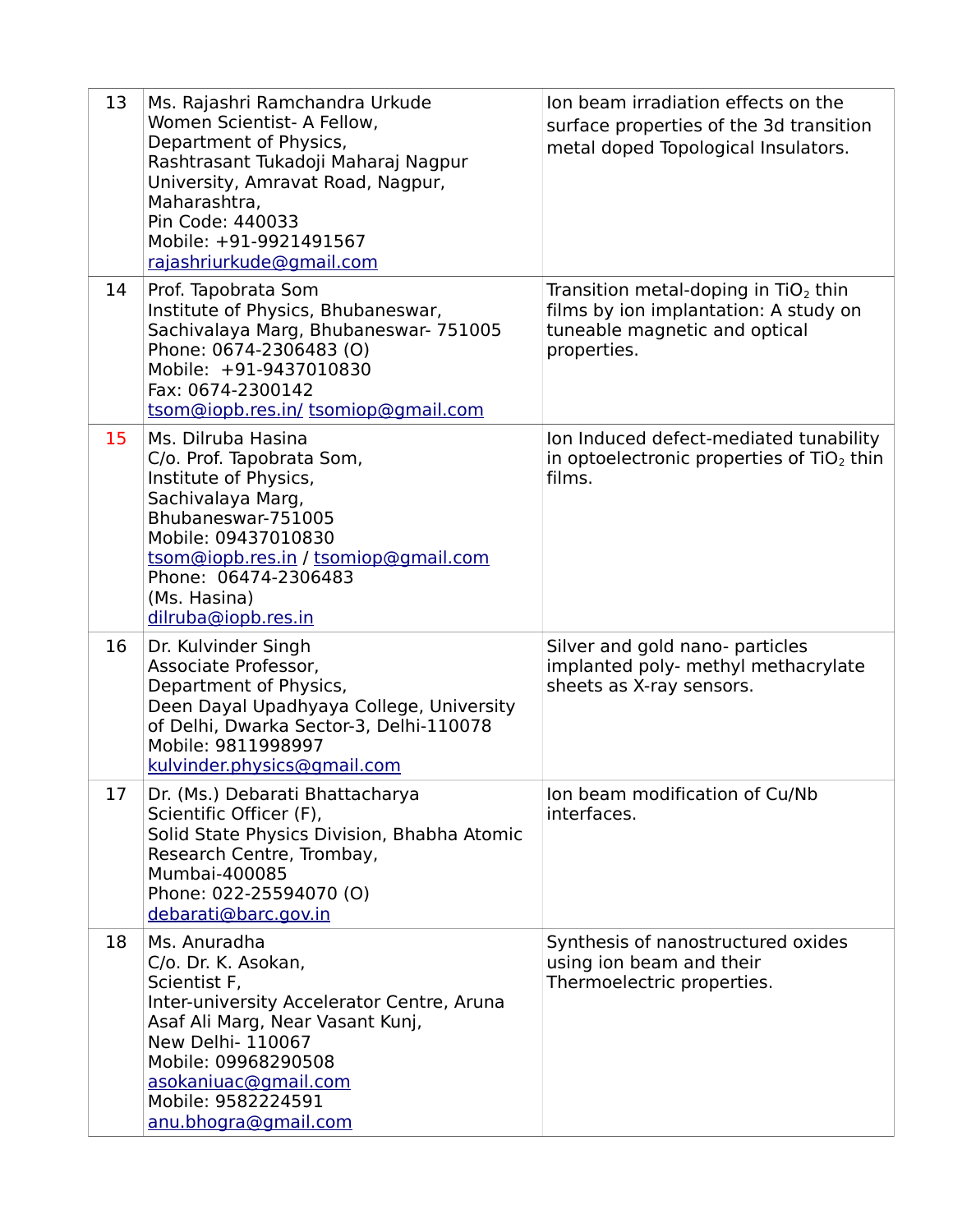| 19 | Mr. Mohd Nasir<br>C/o. Dr. Somaditya Sen, Associate Professor,<br>Department of Physics,<br>Indian Institute of Technology Indore, IIT<br>Indore,<br>Pin Code: 453552<br>Mobile: 08878036359, +91-7312438970<br>sens@iiti.ac.in<br>Mobile: +919584416376<br>(Mr. Nasir)<br>phd1401151010@iiti.ac.in | Ion beam induced structural, electrical,<br>dielectric and magnetic properties of<br>modified $La_2NIMnO_6$ double perovskite. |
|----|-----------------------------------------------------------------------------------------------------------------------------------------------------------------------------------------------------------------------------------------------------------------------------------------------------|--------------------------------------------------------------------------------------------------------------------------------|
| 20 | Ms. Apurva Gupta<br>C/o. Prof. Lekha Nair,<br>Department of Physics,<br>Jamia Millia Islamia,<br>New Delhi -110025<br>Mobile: 9810032194<br>Inair@jmi.ac.in<br>Mobile: 8373939663<br>(Ms. Gupta)<br>apurvagupta123@gmail.com                                                                        | Solution growth of organic nonlinear<br>optical materials and irradiation<br>effects.                                          |
| 21 | Dr. Pawan KumarTyagi<br>Asst. Professor,<br>Dept. of Applied Physics, Delhi Technological<br>University (Formerly<br>Delhi College of Engineering), Shahabad,<br>Daulatpur, Bawana Road, Delhi-110042<br>Mobile: +91-8800977457<br>tyagi pawan@yahoo.co.in<br>Pawan.phy@dce.edu                     | Ion irradiation on filled- multiwalled<br>carbon nanotubes to create N-V center.                                               |
| 22 | Mr. Rahul Kumar<br>C/o. Dr. Mahesh Kumar<br>Department of Electrical Engineering,<br>Indian Institute of Technology Jodhpur, Old<br>Residency Road, Ratanada, Jodhpur-342011<br>Mobile: 09460153010<br>mkumar@iitj.ac.in<br>Mobile: 07065146205 (Mr. Rahul)<br>kumar.34@iitj.ac.in                  | Swift heavy ion for tailoring the sensing<br>behavior of MoS <sub>2</sub>                                                      |
| 23 | Ms. Anha Masarrat<br>C/o. Dr. K. Asokan,<br>Scientist F,<br>Inter-University Accelerator Centre, Aruna<br>Asaf Ali Marg, Vasant Kunj, New<br>Delhi-110067<br>Mobile: 09968290508<br>asokaniuac@gmail.com<br>Mobile: 7838392533<br>(Ms. Masarrat)<br>anhamasarrat1991@gmail.com                      | Fabrication of nanostructured<br>skutterudite using ion beams and their<br>thermoelectric properties.                          |